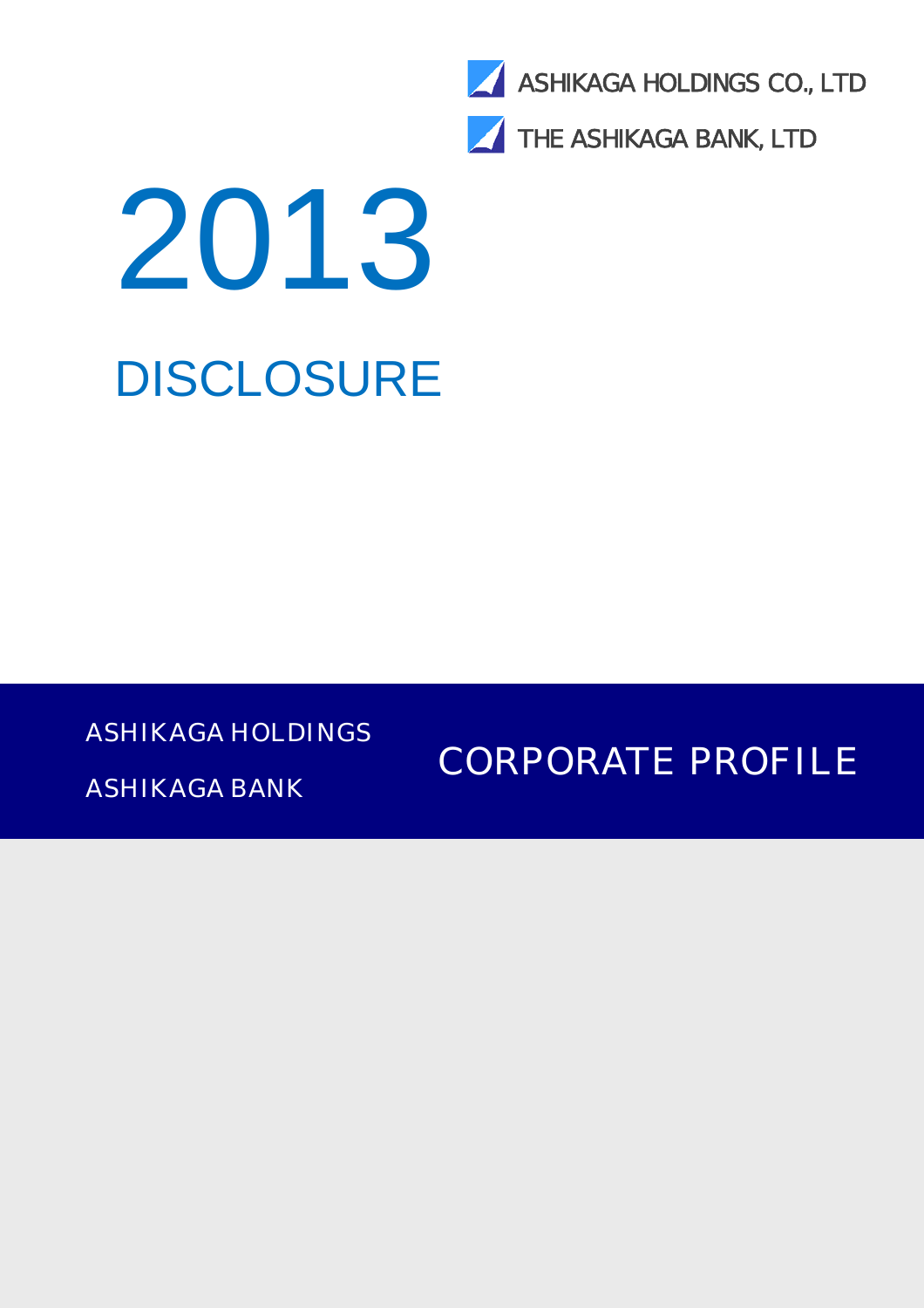# **President's Message**

 I would like to express my greatest appreciation to our stakeholders for their continued support and patronage of Ashikaga Holdings and the Ashikaga Bank.

Reflecting on the Japanese economy during the fiscal term under review, although recovery slowly began after being triggered by reconstruction demand, etc., the upward trend remained moderate due mainly to a decline in exports and production caused by deceleration of overseas economies. In the local economy of Tochigi prefecture, while the housing investment sector, etc. indicated moderate growth, business centered on production sectors remained soft. Subsequently, the economy is now being propelled upward due to the government's economic policies and bold monetary easing by the Bank of Japan.

Under such circumstances, the Ashikaga Holdings Group aimed to establish a stable operating system as the top regional bank, contribute to the development of the local economy, and elevate corporate value. To this end, we have focused on fulfilling a smooth financial intermediary function in the local community and offering financial services that meet our customers' needs through our pivot of the Ashikaga Bank.

During fiscal 2012, we launched new products- the Ashigin support fund for environmental initiatives and the Ashigin solar power generation support loans. Both loan products were designed to support corporate customers for their initiatives concerning environmental issues. We also stepped up our financing into the growth fields by extending the operating period for the Ashigin growth platform support fund. As for lending to individual customers, we propelled lending activities centered on housing loans, established Omiya Loan Center, and launched holiday operation services in the Maebashi Loan Center. As a result of these efforts, the balance of loans (on a non-consolidated basis) of the Bank increased ¥134.2 billion from the end of the previous fiscal term to ¥3,775.2 billion. Meanwhile, the number of corporate loan customers profiled as "borrowers requiring supervision" or with higher credit rankings increased to 21,328.

Deposits (on a non-consolidated basis) rose ¥106.9 billion year-on-year to ¥4,963.0 billion on the strength of increases in individual deposits, corporate deposits and negotiable certificates of deposit. In addition, our investment trusts and insurance businesses have grown. As a result, the assets in the custody of individual customers (investment trusts, bonds, and insurances) rose ¥57.7 billion year-on-year to ¥702.9 billion.

In branch network measures, we opened Oyama Municipal Sub-branch-level Office, making the total number of staffed branches 151, while Komanyu Sub-branch-level Office (a retail center) moved to a new premise and newly started operation as Utsunomiya Nishi Branch.

As part of our regional contribution activities, we provided support for matching businesses by holding Monozukuri Kigyou Tenji/Shoudankai (Manufacturers' Exhibition and Business Confab) and Tochigi Shokuno Tenji/Shoudankai 2013 (Tochigi Food Exhibition and Business Confab 2013), etc. In addition, we held seminars for providing corporations with information on overseas business to help them explore business in Asian countries.

As a consequence of these initiatives, our consolidated operating profit for fiscal 2012 increased ¥1.5 billion year-on-year to ¥18.7 billion. Net profit decreased ¥1.6 billion year-on-year to ¥15.4 billion, mainly due to income tax payments and a decline in deferred tax assets.

In the background of structural social issues including acceleration of a declining birth rate, an increasing elderly population, decline in population, hollowing of the industrial structure, and uncertainties over the outlook of overseas economies due to European debts problems, etc., the regional economy has continuously faced difficulties. Such circumstances have made us recognize that it is a significant challenge that we, as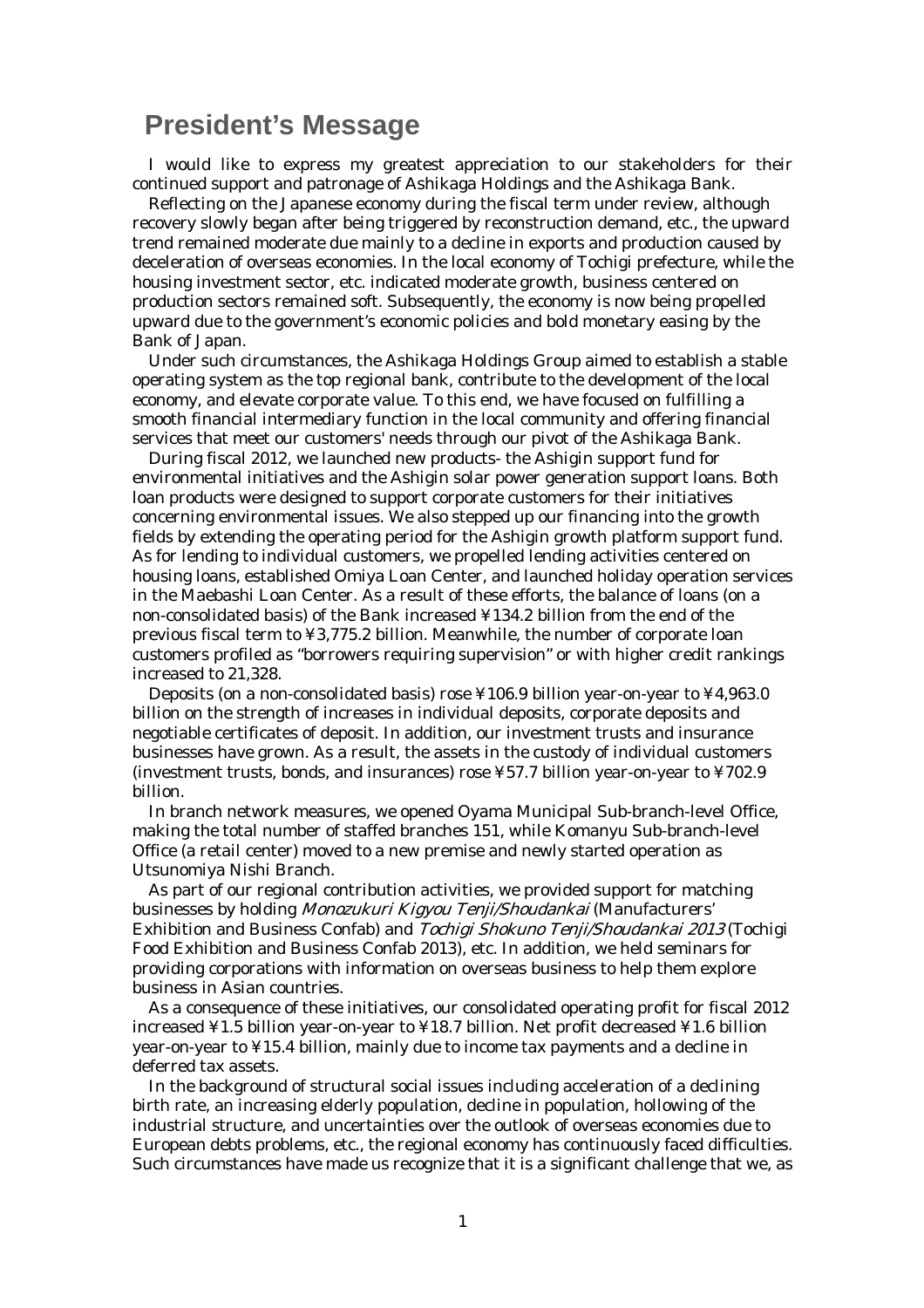a regional financial institution, shall contribute to the development of the regional economy through further facilitation of regional finance activities.

In recognition of such, we worked jointly with the Ashikaga Bank to develop a new medium-term management plan, "Challenges 120 - Valiant challenges toward 120-year anniversary of foundation" with an implementation period from fiscal 2013 to fiscal 2015.

While the environment surrounding the regional economy does not allow us to have an optimistic view, we look forward to fiscal 2015, when the Ashikaga Bank will achieve the 120-year anniversary of foundation. Moving ahead toward the anniversary, we will aim to realize our vision: "Reliable and trusted partner for our customers," "Convenient and assured bank," "Contributor to regional development and growing together," and striving towards our efforts to fulfill our mission of living together with the region and becoming a permanent contributor to the creation of regional wealth. In addition, we will take on initiatives for improving value-added services, strengthening the banking force and developing human resources to achieve our goals of "augmenting profitability through commitment to the region" and "listing on the Tokyo Stock Exchange" set in the medium-term management plan.

As for improving value-added services, we will take on all needs and challenges faced by our customers by offering complete engagement and full support as an integral partner.

In strengthening the banking force, we will reinforce the proficiency required as a banking corporation, such as management administration and control, risk management, planning, financing and investment, and efficient operation.

We will strive to develop human resources that carry out our complete engagement, provide full support to our customers, and serve to create a powerful organization.

All of our executives and employees will make their best efforts for the mutual development of regional customers as well as the Ashikaga Holdings Group, including the Ashikaga Bank. I would like to thank our stakeholders for their continued support and encouragement of Ashikaga Holdings Group.



June 2013 Satoshi Fujisawa, President and Chief Executive Officer SATOSHI FUJISAWA Ashikaga Holdings Co., Ltd. The Ashikaga Bank, Ltd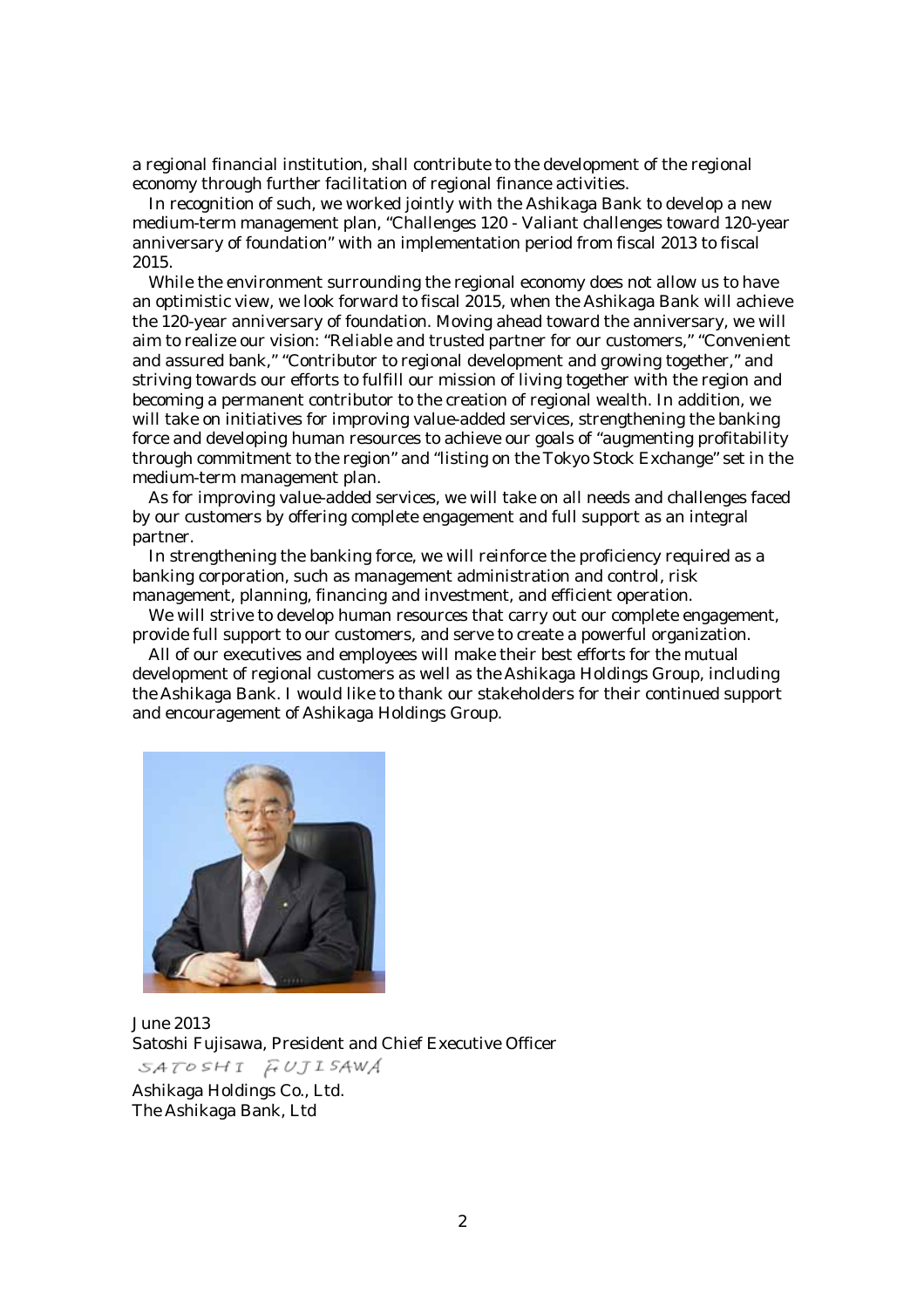#### Profile

.

Ashikaga Holdings Co., Ltd. Trade name: Ashikaga Holdings Co., Ltd. Representative: Satoshi Fujisawa, President and Chief Executive Officer Established: April 1, 2008 Capital: ¥105.01 billion Address of head office: 1-25, Sakura 4-chome, Utsunomiya, Tochigi Prefecture

The Ashikaga Bank, Ltd. ・ Trade name: The Ashikaga Bank, Ltd. Representative: Satoshi Fujisawa, President and Chief Executive Officer Founded: October 1, 1895 Capital: ¥135 billion The Ashikaga Bank, Ltd. is a wholly owned subsidiary of Ashikaga Holdings Co., Ltd. Address of head office: 1-25, Sakura 4-chome, Utsunomiya, Tochigi Prefecture Number of employees: 3,116

Founded in Ashikaga City, Tochigi Prefecture, in October 1895, Ashikaga Bank relocated its head office to Utsunomiya City, one of the major cities in northern Kanto, in February 1967 with expansion of operations.

(March 31, 2013)

#### Corporate Philosophy

All of Ashikaga Holdings and Ashikaga Bank's actions are rooted in the Group corporate philosophy, comprising the three concepts of our mission, our business approach, and our code of conduct.

Based on our corporate philosophy, we are determined as a bank to justify the trust and meet the expectations of our customers in the community, in our role as a comprehensive financial institution for Tochigi Prefecture.

#### **Our mission**

#### To contribute to the creation of affluence

As a comprehensive financial institution for Tochigi Prefecture, the Ashikaga Bank continues to contribute to the generation of affluence for all in the regional community.

#### **Business approach**

#### In harmony with the region

With a customer-oriented focus, the Ashikaga Bank is committed to operational soundness in harmony with the region.

#### Code of conduct

#### With pride in our hearts and a smile on our faces

In full awareness of our mission and role, we will tirelessly meet our customers' expectations and justify their trust, with self-improvement as our watchword, with pride in our hearts and a smile on our faces.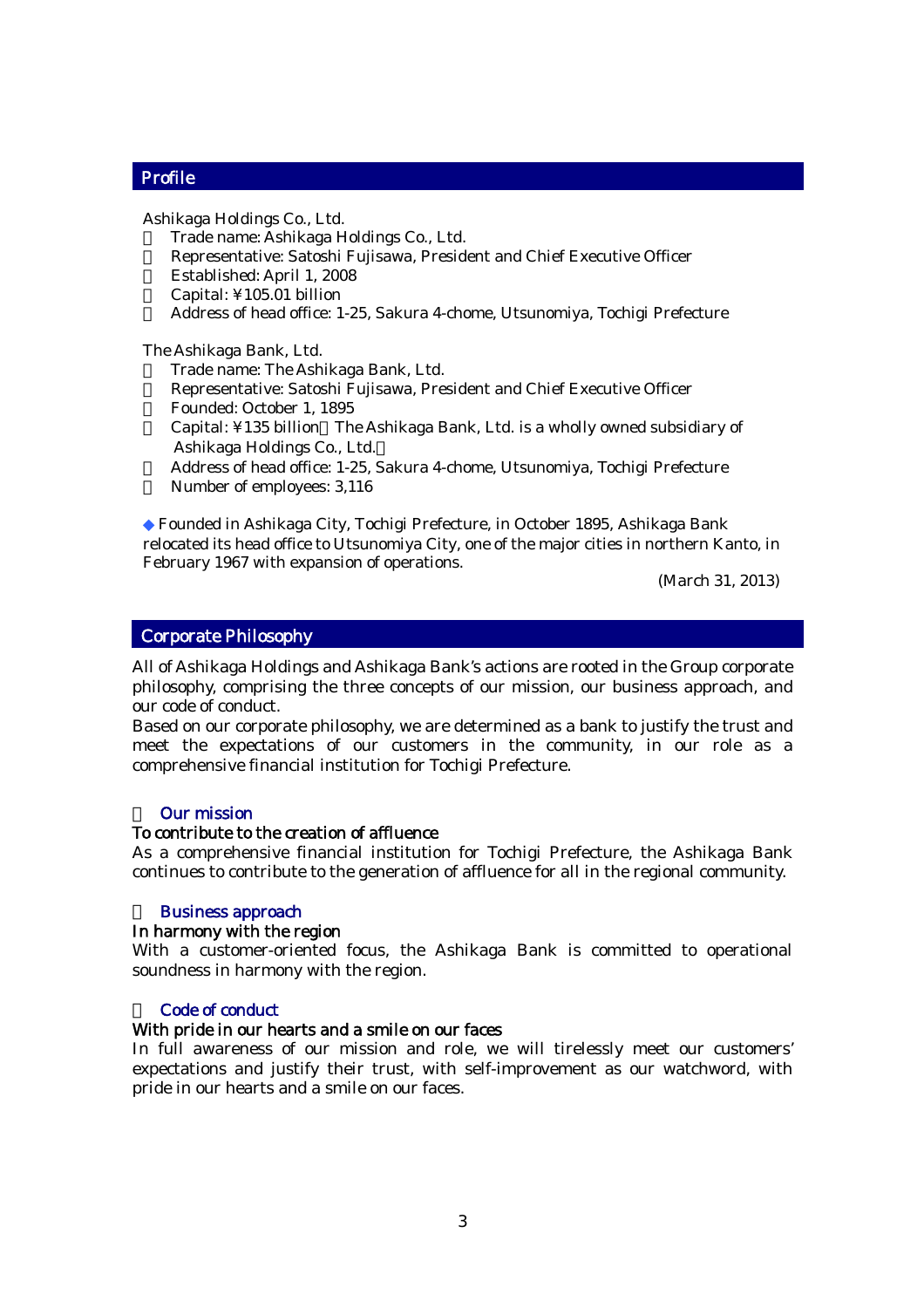#### **Organization**

The Bank comprises a Corporate Planning Department which coordinates overall planning, a Business Administration Department which oversees management roles, and an Auditing Department for internal auditing. These departments work closely with other Bank affiliated units to ensure appropriate business management and monitoring.



#### New Medium-term Management Plan

#### Outline of New Medium-term management Plan

| <b>Name</b>            | Challenges 120 - Valiant Challenges Toward 120-year       |  |  |  |  |  |  |  |
|------------------------|-----------------------------------------------------------|--|--|--|--|--|--|--|
|                        | <b>Anniversary of Foundation</b>                          |  |  |  |  |  |  |  |
| <b>Term</b>            | From fiscal 2013 to fiscal 2015 (3 years)                 |  |  |  |  |  |  |  |
| Vision for the Bank    | Reliable and trusted partner for our customers            |  |  |  |  |  |  |  |
|                        | Convenient and assured bank                               |  |  |  |  |  |  |  |
|                        | Contribute to regional development and growing together   |  |  |  |  |  |  |  |
| Goals of medium-term   | Augmenting profitability through commitment to the region |  |  |  |  |  |  |  |
| <b>Management Plan</b> | Listing on the Tokyo Stock Exchange                       |  |  |  |  |  |  |  |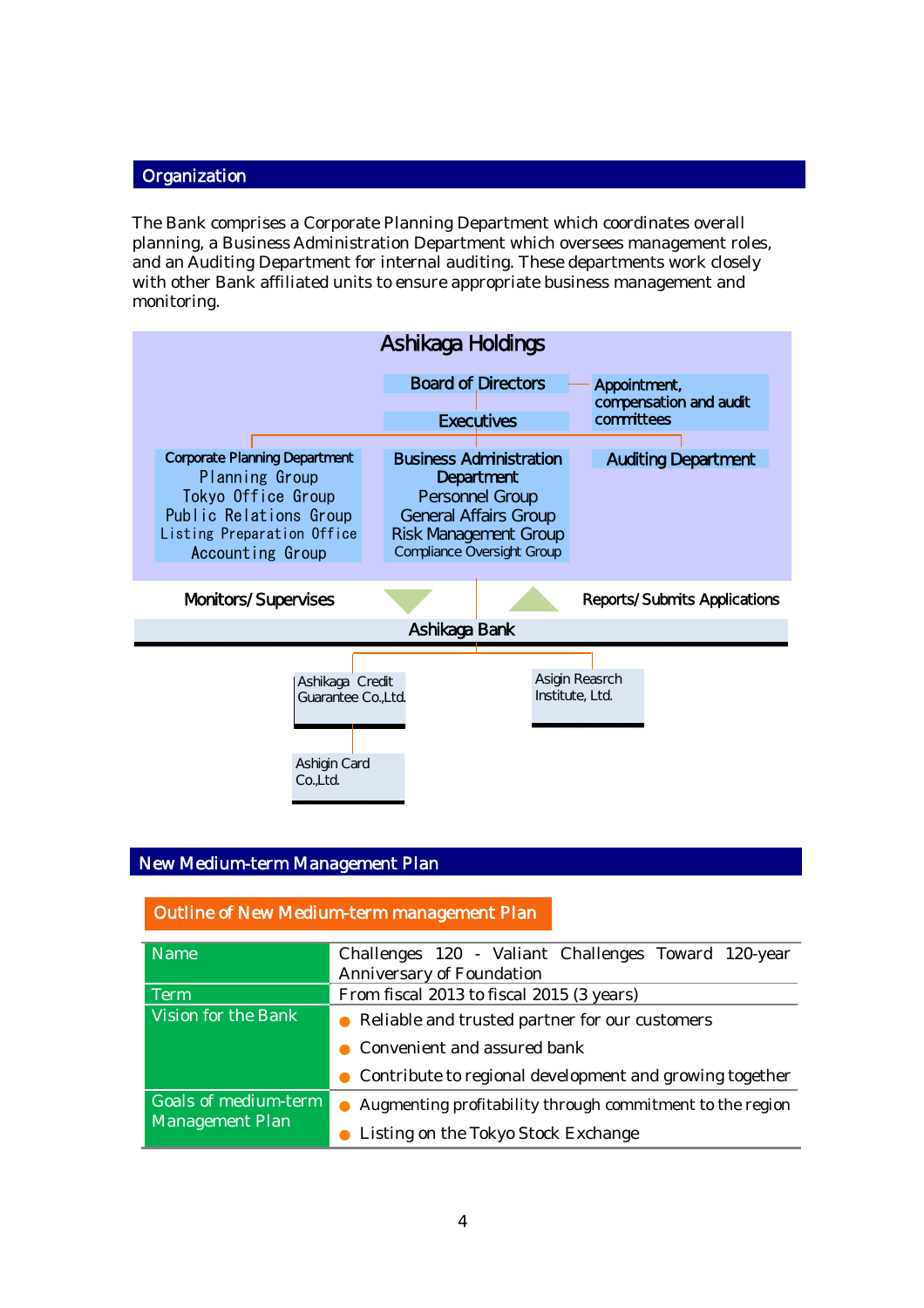#### Significant Management Indicators (Fiscal 2015)

| Profitability         |                         |  |  |  |
|-----------------------|-------------------------|--|--|--|
| Gross business profit | 78 billion              |  |  |  |
| Net business income   | $\text{\yen}30$ billion |  |  |  |

| Growth                                    |                                                     |  |  |
|-------------------------------------------|-----------------------------------------------------|--|--|
| <b>Balance of deposits</b>                | $\textcolor{blue}{\boldsymbol{\Psi}}$ 5,200 billion |  |  |
| <b>Balance of loans</b>                   | ¥4,100 billion                                      |  |  |
| <b>Balance of assets</b><br>under custody | ¥950 billion                                        |  |  |

| <b>Efficiency</b> |     | <b>Soundness</b>                                   |
|-------------------|-----|----------------------------------------------------|
| DHR               | 60% | Ratio of<br>Non-performing loans<br>At 3% or below |

Ashikaga Bank, non-consolidated basis

#### Ashikaga Holdings, consolidated basis

| Profitability    |             | <b>Soundness</b>    |      |  |
|------------------|-------------|---------------------|------|--|
| Operating profit | ¥19 billion | (New) Capital ratio | 8.2% |  |

#### Basic Strategy

- > > We will concentrate three forces: value-added services; the banking force; and human resources to achieve the goals of the Medium-term Management Plan.
- > > We will strengthen the banking force and human resources to realize improvement of value-added services.

#### Value-added services

Achievement by "complete support" Three strategies to realize "complete support" Strategy for corporate banking: reinforcing initiatives for local mainstay and small and medium-sized firms; improving the consulting force; and focusing on growth in business fields. Regional revitalization: elevating a hub function Strategy for retail banking: pursuing familiarity, convenience, assurance, and trustfulness.

Focusing on significant life events

**Strengthening financing and investment** Improving quality of PDCA (Developing more sophisticated structure for profit control) Simple operation and strong operating efficiency

#### Banking force **Human Figure 1 Human resources**

Creating powerful organization Developing human resources to realize complete support

We define the term, "banking force" as demonstrating comprehensive proficiency that is required for a banking corporation to operate its business such as management administration and control; risk management; planning; financing and investment; and efficient operation.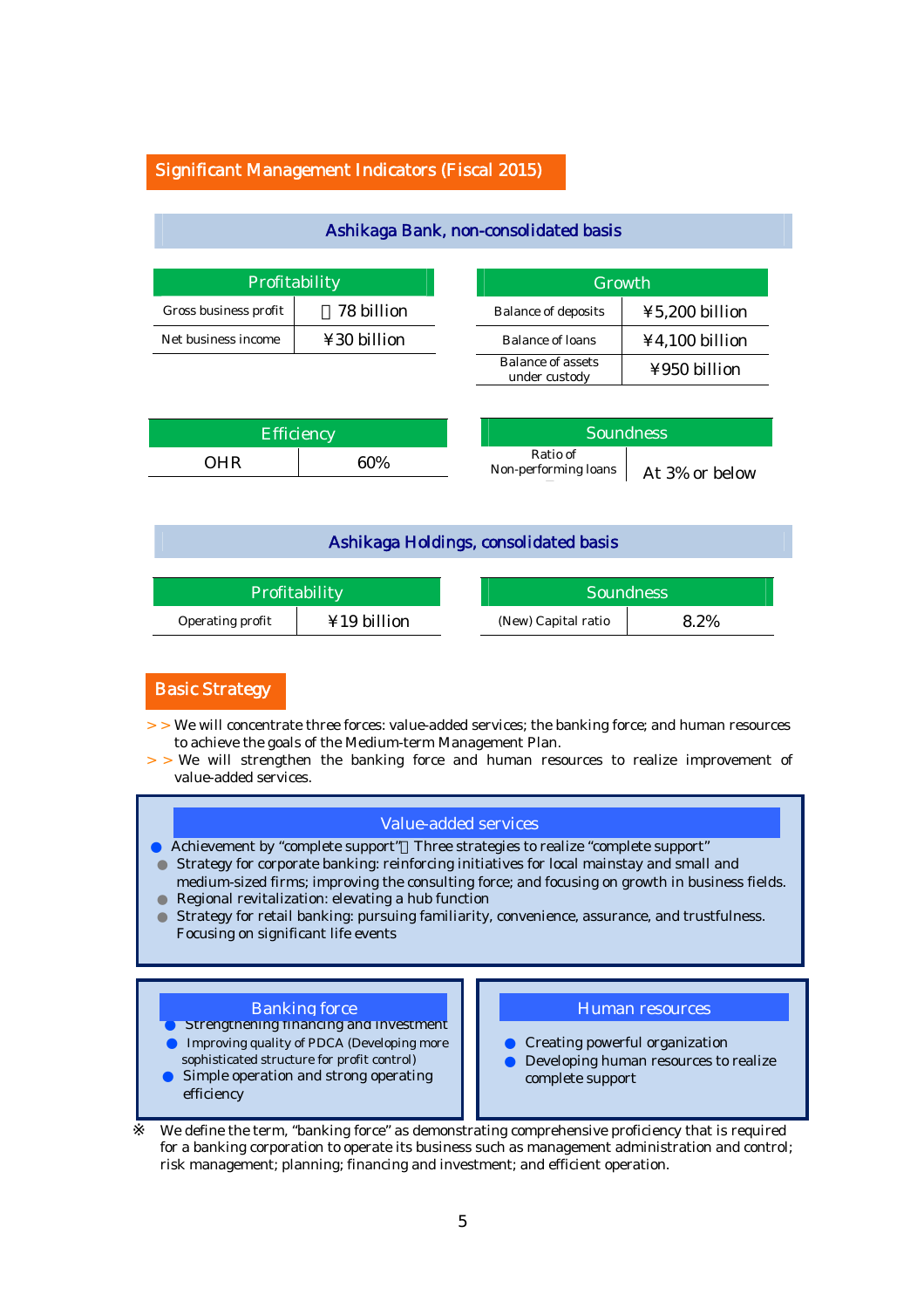

# Major business indicators (Ashikaga Bank, non-consolidated)

Gross business profit declined ¥0.7 billion year-on-year to ¥81.0 billion and core gross business profit fell ¥1.3 billion year-on-year to ¥75.4 billion yen. These operating results were mainly due to a decline in profit from financing caused by the lowered yield of loans and increases in fees and commissions as well as profits on bonds such as government bonds.



#### Overhead costs

(¥ billion)

Overhead costs declined ¥4.3 billion year-on-year to ¥49.7 billion, reflecting a decline in outsourcing expenses and positive effects due to various expense reviews. As a result, overhead cost ratio (OHR) posted 61.32%.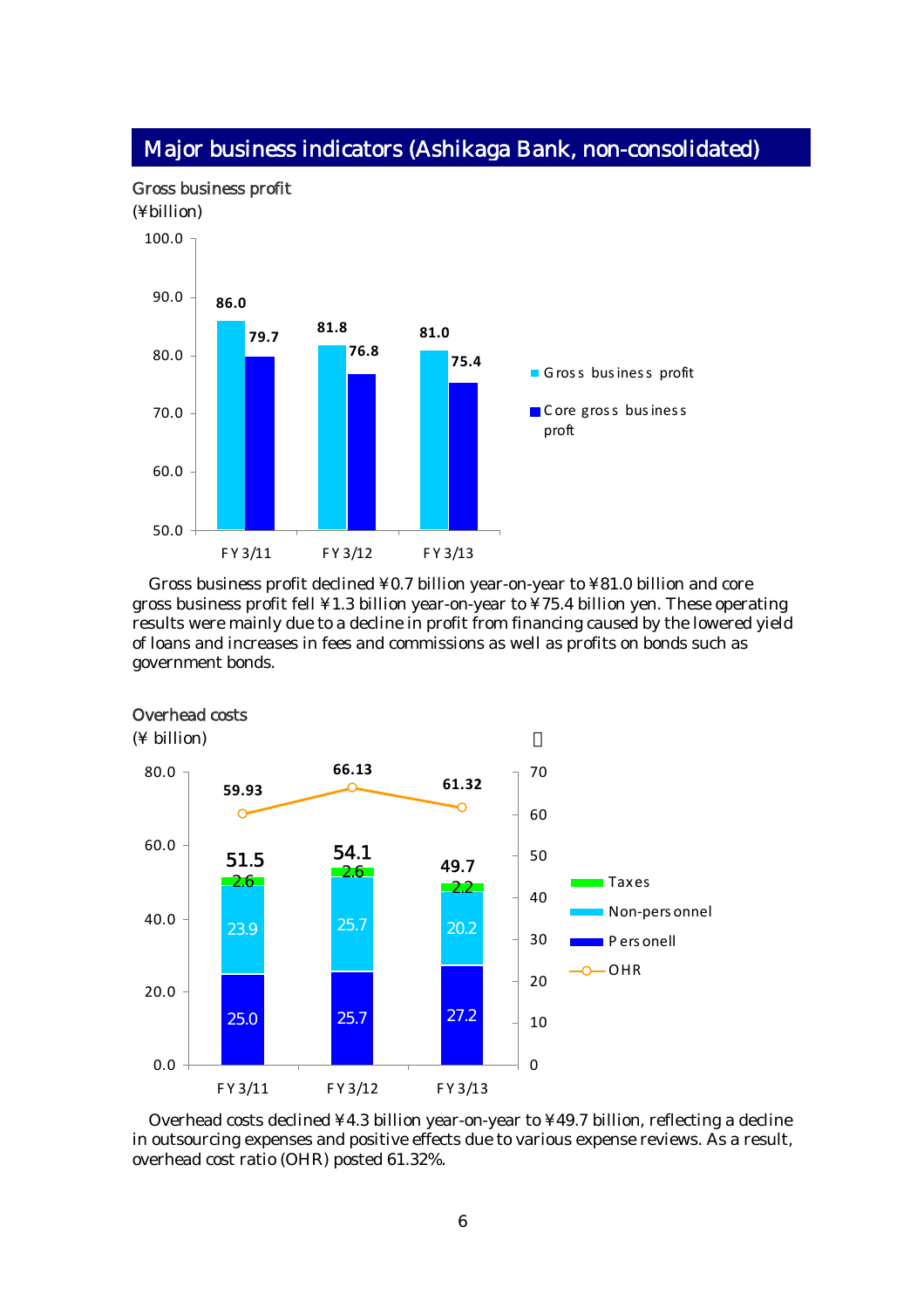

# Net business income and Core net business income (¥ billion)

Net business income increased ¥3.6 billion year-on-year to ¥31.3 billion due to a decline in overhead costs, while core net business income after deducting the profits on bonds such as government bonds increased ¥3.0 billion year-on-year to ¥25.7 billion yen.



#### Operating profit and Net profit

(¥ billion)

Operating profit increased ¥1.2 billion year-on-year to ¥26.8 billion mainly due to ¥4.5 billion in credit related costs and ¥0.7 billion yen in losses on stocks, while net profit declined ¥0.8 billion year-on-year to ¥24.6 billion due to payments of income taxes, etc.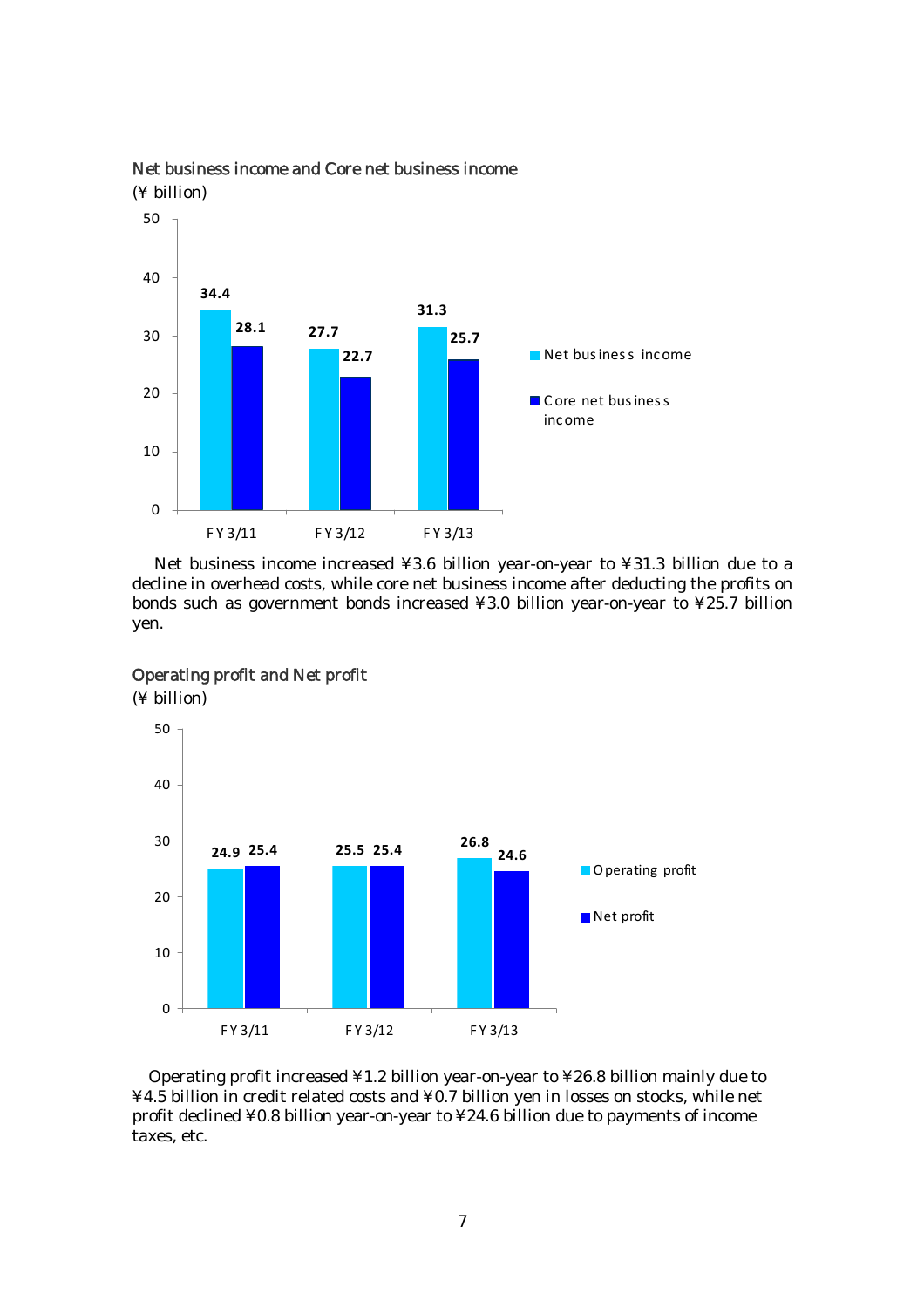#### Balance of loans

#### (¥ billion)



The balance of loans rose ¥134.2 billion year-on-year to ¥3,775.2 billion due to steady growth in corporate loans as well as a substantial increase in lending to individual customers and the public sector.



Balance of deposits

(¥ billion)

The balance of deposits rose ¥106.9 billion year-on-year to ¥4,963.0 billion on the strengths of steady growth in individual deposits, corporate deposits and negotiable certificates of deposit.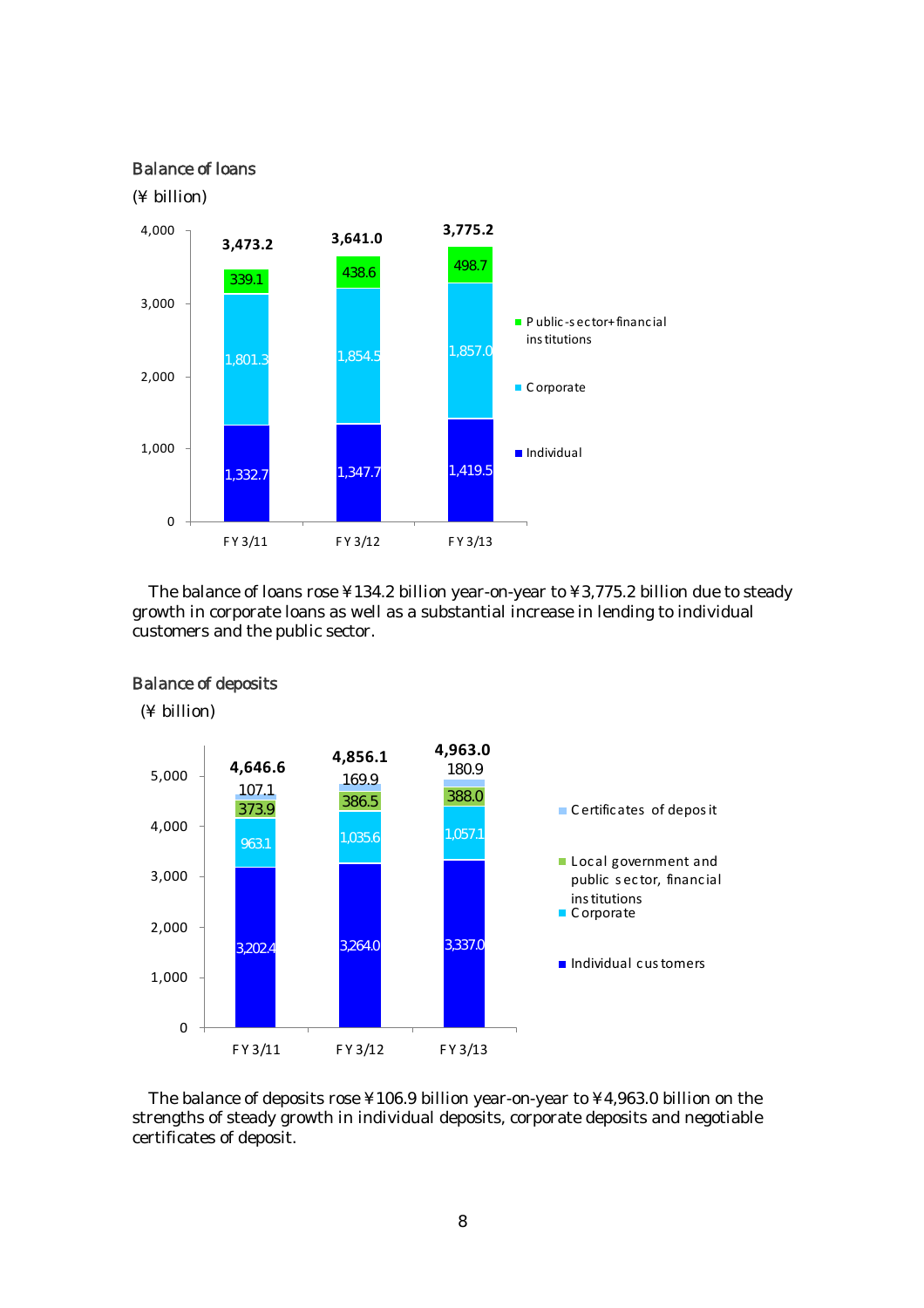

#### Securities / Duration of yen-denominated bonds

The balance of securities declined ¥15.6 billion year-on-year to ¥1,215.8 billion mainly due to maturity redemption and sales of bonds. In bonds, government bonds rose ¥76.3 billion year-on-year to 439.6 billion, while local bonds and corporate bonds declined ¥102.8 billion year-on-year to ¥311.6 billion, ¥56.4 billion year-on-year to ¥286.8 billion respectively. Duration of yen-denominated bonds was 3.8 years.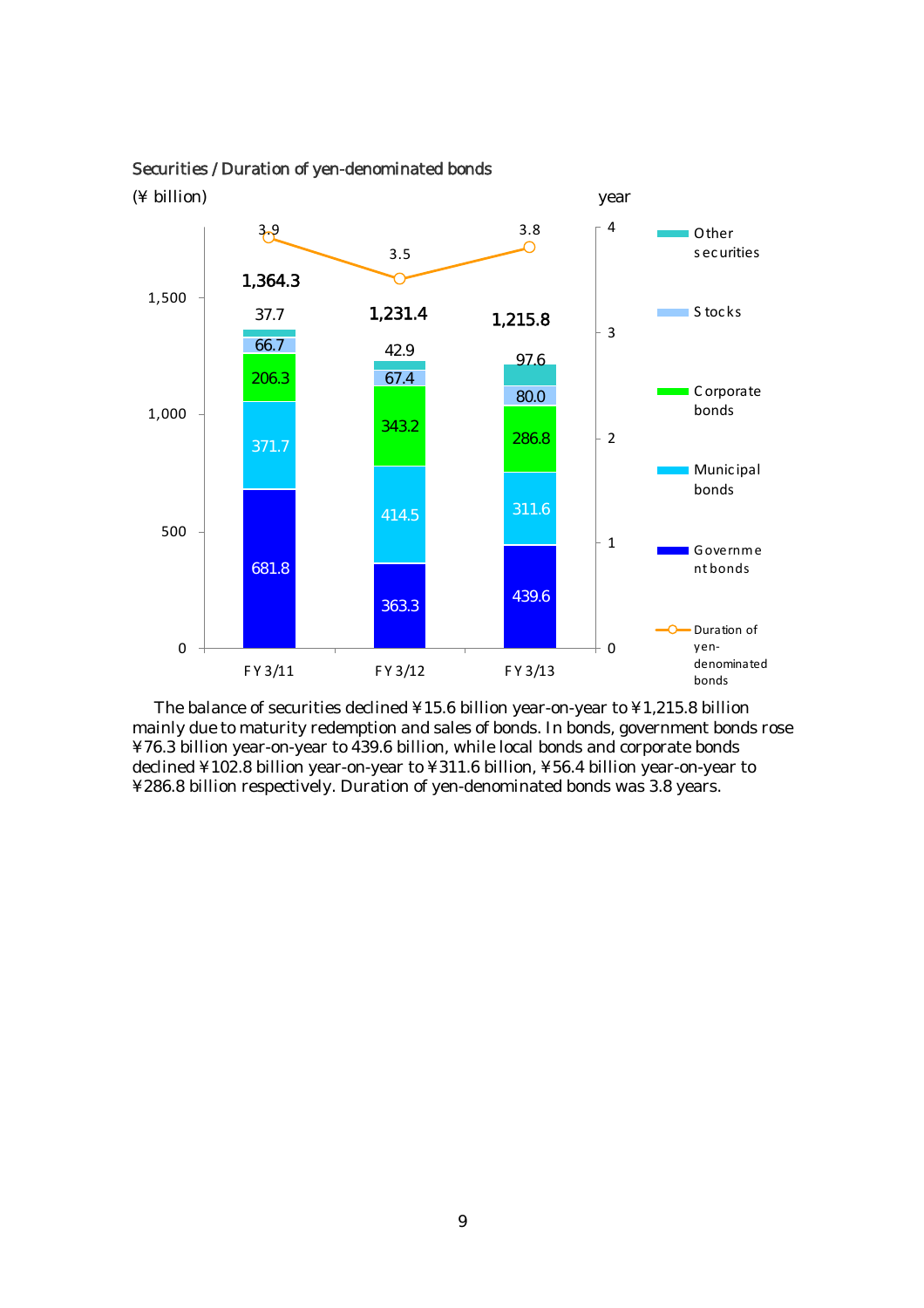# Capital ratio



Ashikaga Bank (nonconsolidated) (¥ billion)

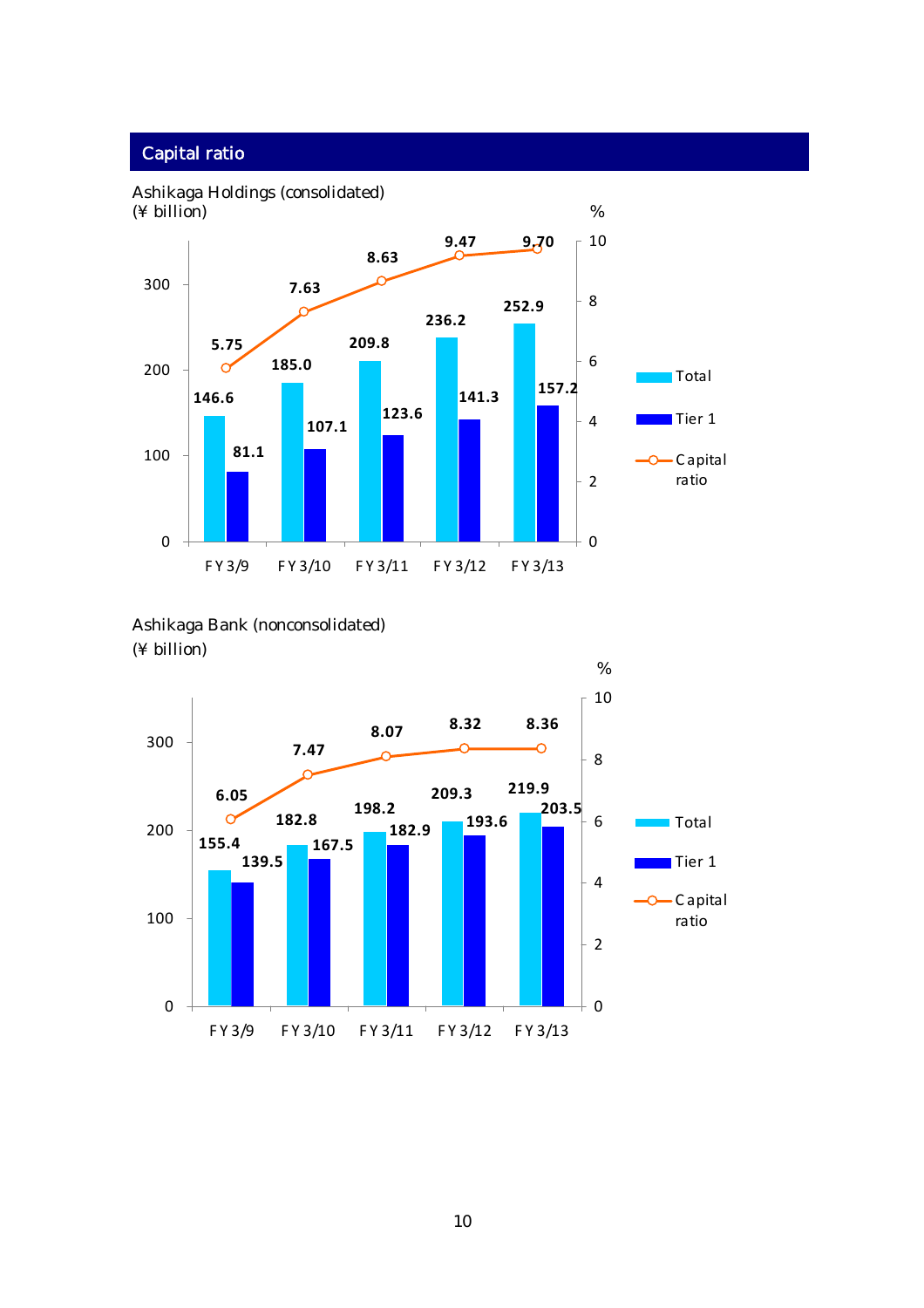# Efforts for region-based relationship banking

# The Bank's positioning in Tochigi Prefecture



The financial institutions covered by these statistics are banks in Japan, Shinkin banks and credit associations, and agricultural cooperatives (in-house research).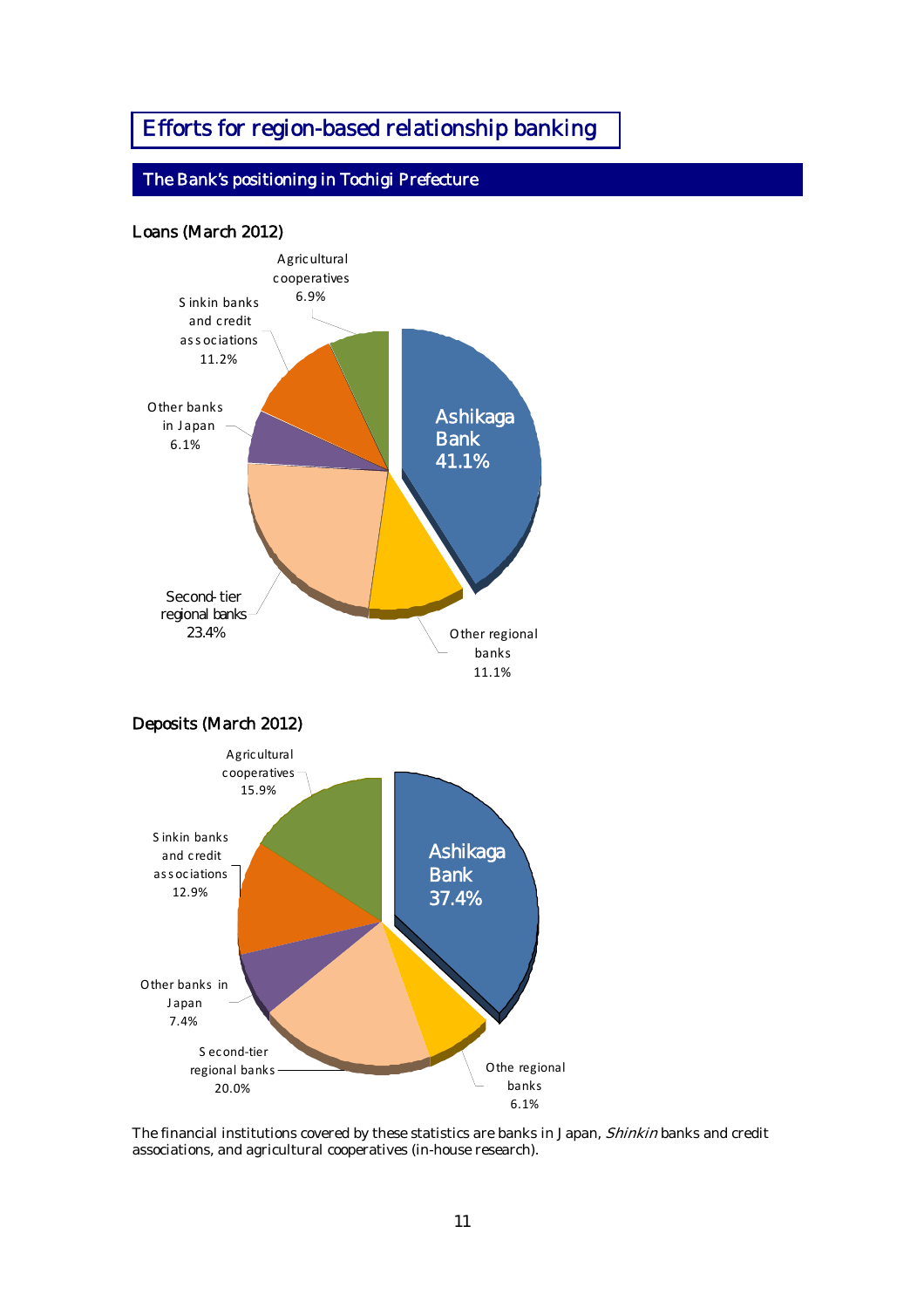| Balance of loans, and loans made to regional borrowers | (¥ billion, %)           |         |         |
|--------------------------------------------------------|--------------------------|---------|---------|
|                                                        | Year ended<br>March 2013 |         |         |
| <b>Balance of loans</b>                                | 3,473.2                  | 3,641.0 | 3,775.2 |
| Balance of loans to regional borrowers                 | 3,019.7                  | 3,032.3 | 3,133.0 |
| Proportion of all regional loans                       | 86.9                     | 83.2    | 83.0    |

| Balance of loans made to SMEs, Balance of loans made to regional SMEs                | (¥ billion, %)           |                          |                          |
|--------------------------------------------------------------------------------------|--------------------------|--------------------------|--------------------------|
| SME= small-and-medium-sized enterprise                                               | Year ended<br>March 2011 | Year ended<br>March 2012 | Year ended<br>March 2013 |
| <b>Balance of loans made to SMEs</b>                                                 | 2,571.8                  | 2,575.9                  | 2,646.6                  |
| Proportion of all loans to SMEs                                                      | 74.0                     | 70.7                     | 70.1                     |
| Balance of loans made to regional SMEs                                               | 2,465.2                  | 2,459.0                  | 2,509.4                  |
| Proportion of loans made to regional SMEs vs all loans<br>made to regional borrowers | 81.6                     | 81.0                     | 80.1                     |

| Balance of deposits, and deposits held locally |                          | $(\frac{1}{2}$ billion, %) |                          |
|------------------------------------------------|--------------------------|----------------------------|--------------------------|
|                                                | Year ended<br>March 2011 | Year ended<br>March 2012   | Year ended<br>March 2013 |
| <b>Deposits</b>                                | 4.539.5                  | 4,686.2                    | 4.782.1                  |
| Deposits held locally                          | 4,490.7                  | 4,632.6                    | 4,744.0                  |
| Proportion of all deposits                     | 98.9                     | 98.8                       | 99.2                     |

| Balance of assets under custody, and assets under custody held locally | $(\frac{1}{2}$ billion, %) |       |       |
|------------------------------------------------------------------------|----------------------------|-------|-------|
|                                                                        | Year ended<br>March 2013   |       |       |
| Assets under custody                                                   | 672.5                      | 689.9 | 756.8 |
| Assets under custody held locally                                      | 671.6                      | 689.1 | 756.0 |
| Proportion of all assets under custody                                 | 99.8                       | 99.8  | 99.8  |

The region covered by the Bank refers to its business base in North Kanto (Tochigi, Gunma, Ibaraki and Saitama prefectures).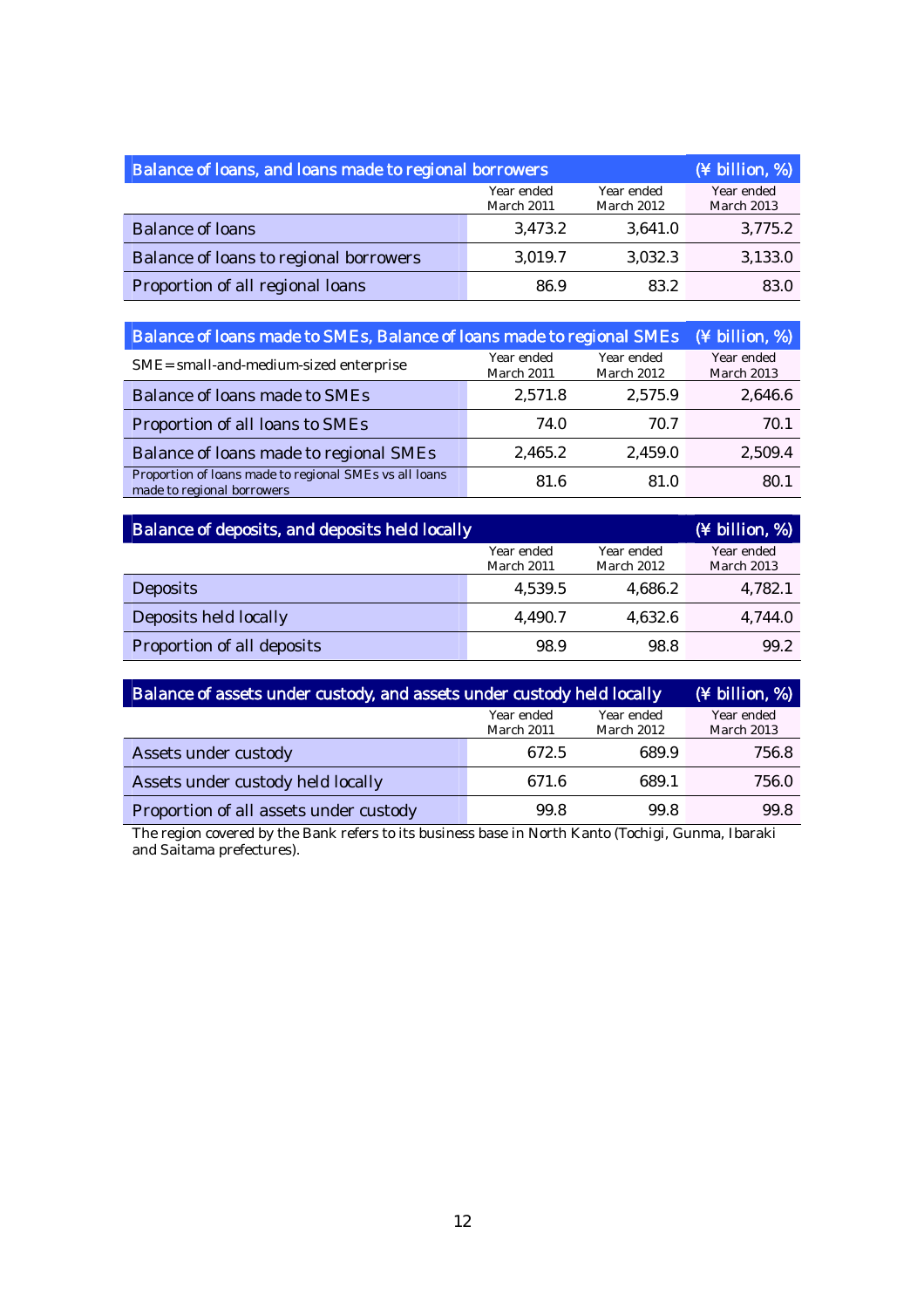#### Loans subject to mandatory disclosure under the Financial Reconstruction Law

Loans subject to mandatory disclosure under the Financial Reconstruction Law as of March 31, 2013



Changes in loans subject to mandatory disclosure under the Financial Reconstruction Law



 The balance of non-performing loans rose ¥0.2 billion from the end of the previous term to ¥122.5 billion due to an increase in doubtful claims. However, the ratio of non-performing loans declined 0.12 percentage points year-on-year to 3.20% due to substantial growth in normal loans.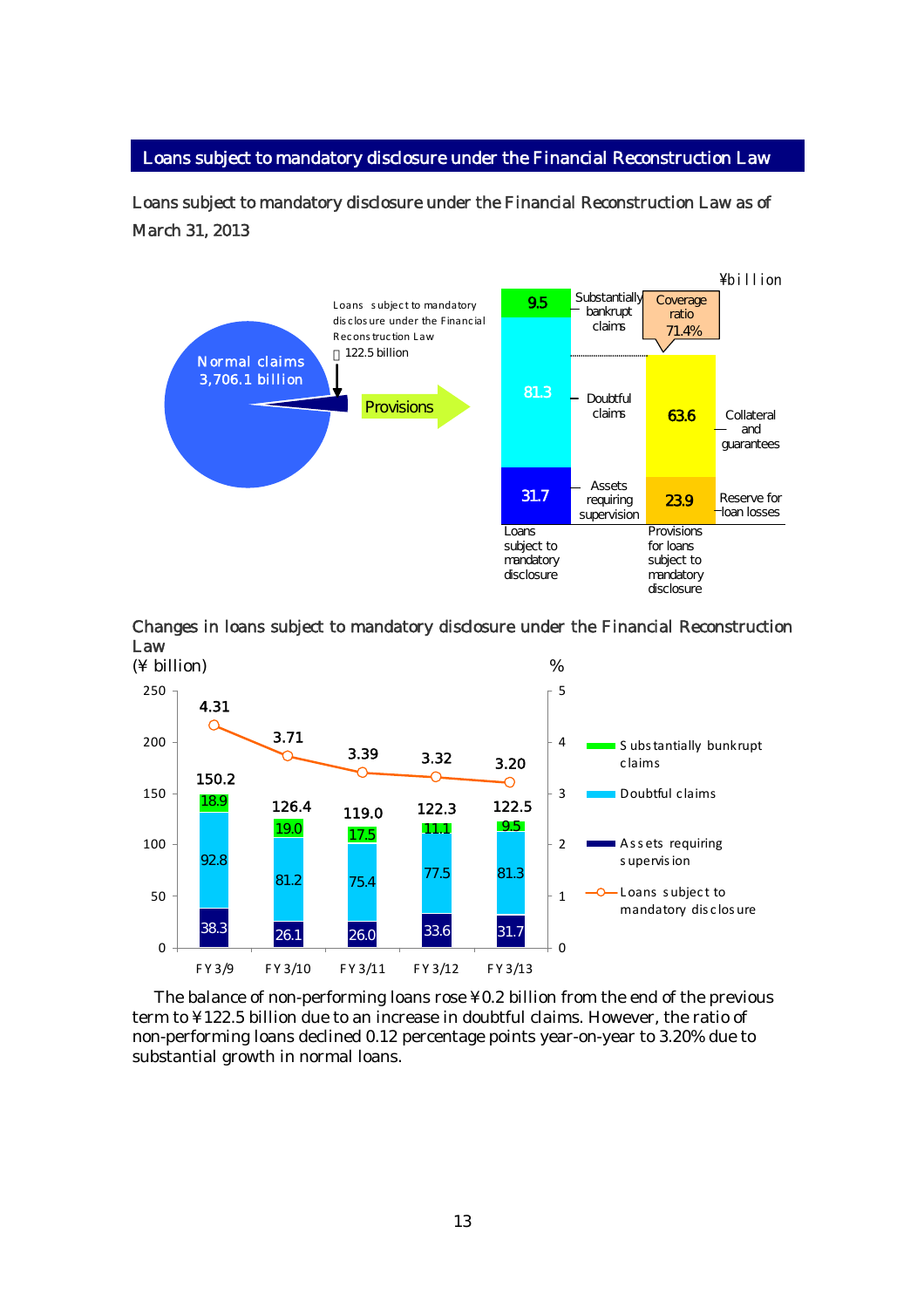#### Our efforts towards the enactment of the Act on Temporary Measures to Facilitate Financing for Small and Medium-Sized Enterprises

The enactment of the Act on Temporary Measures to Facilitate Financing for Small and Medium-Sized Enterprises ended on March 31, 2013. Yet, the Ashikaga Bank, in line with the Policies for Facilitating Finance for Small and Medium-sized Enterprise, etc., will continue taking on, in the same proactive manner, all kinds of consultation services including changes in lending conditions and smooth financing to customers.

In addition, we will provide support for management improvement by offering appropriate solutions to customers' management challenges.

(The Policies for Facilitating Finance for Small and Medium-sized Enterprises, etc. (Extract)) When requests are made for a change of repayment terms, we pay careful attention to the customer in question, and take whatever steps we can to alleviate the payment burden.

#### Change of repayment terms and other matters

Complaints: Toll-free number: 0120-550-760 Open: Weekdays 9:00-17:00 (except Bank holidays)

Requests for change of repayment terms and other matters: Please contact the branch in question

#### Actual achievement in region-based relationship banking in fiscal 2012

#### Demonstrating a consulting function to corporate customers

#### Providing support for business life-cycle management of corporate customers

#### Support for establishment of new companies and businesses

| Financing extended under new company and business startup program   96 startups   ¥436 million |  |                                                                                                                 |  |  |  |  |
|------------------------------------------------------------------------------------------------|--|-----------------------------------------------------------------------------------------------------------------|--|--|--|--|
|                                                                                                |  | the contract of the contract of the contract of the contract of the contract of the contract of the contract of |  |  |  |  |

#### Support for management improvement and business rehabilitation

| Number of customers for which management improvement programs were devised                                          | 154 |
|---------------------------------------------------------------------------------------------------------------------|-----|
| Number of customers assisted through the Small and Medium-size Enterprise<br><b>Revitalization Support Councils</b> | 96  |
| Debt-Debt-Swap                                                                                                      |     |
|                                                                                                                     |     |

#### Business succession

| Number of cases in which the Bank offered consultancy services on business<br>succession matters such as transfer of own stock to a successor | 324 |
|-----------------------------------------------------------------------------------------------------------------------------------------------|-----|
| Number of cases in which M&A consultation services were offered                                                                               |     |

#### Business support information/business matching

We held four small-scale business confabs with food-related companies in Tochigi Prefecture and Nex-area Co., Ltd., a company managing expressway service areas, etc. with a total of 35 companies participating in the exhibition.

39 local banks jointly held the "Food Selection 2012 Business Confab", which is a food exhibition and business confab, with 25 of our corporate customers participating in the exhibition.

Six shinkin banks and two credit associations in Tochigi Prefecture jointly held the Monozukuri Kigyo Tenji/Shodankai (Manufacturers' exhibition/business confab) with 178 companies participating in the exhibition.

We held *the Tochigi Shokuno Tenji/Shodankai 2013* (Tochigi Prefecture food exhibition and business confab 2013) jointly with Tochigi Prefecture with 176 companies participating in the exhibition.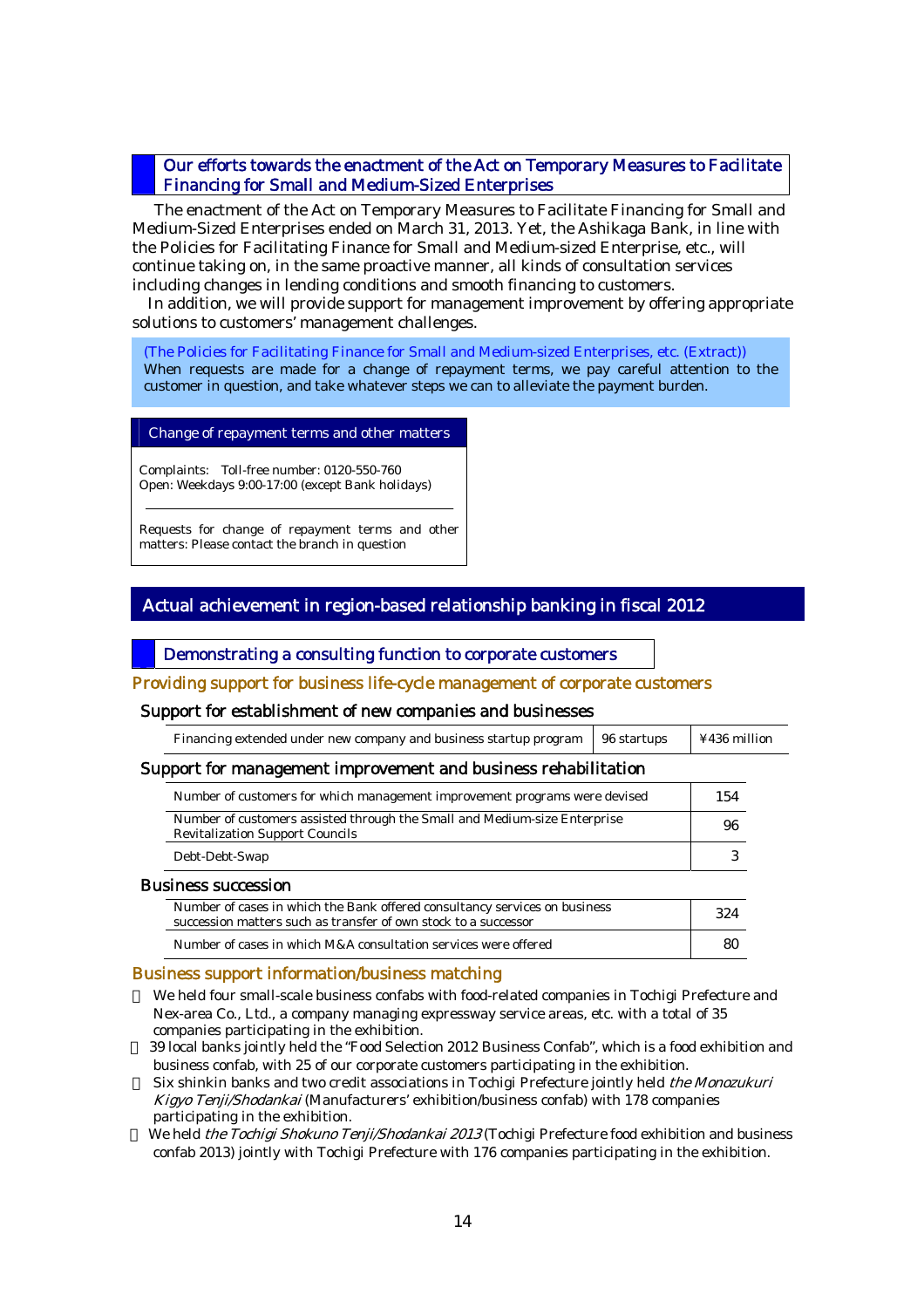#### Using loan techniques that assess business value

| Total of cases of syndicated loan arrangement in which the Bank acted as both arranger<br>and agent | 20   | total value:<br>¥57.0 billion |
|-----------------------------------------------------------------------------------------------------|------|-------------------------------|
| Number of private placements underwritten                                                           | -187 | ¥19.0 billion                 |

Initiatives to improve the individual proficiency of each employee to demonstrate a consulting function

Medical Management Specialist 3rd Grade: 20 employees

Agricultural Management Advisor: 19 employees

Personal Properties Advisor: 4 employees

M&A Senior Expert: 2 employees, and others

#### Strengthening the overseas business support system

We held four sessions of "Overseas Business Seminar"

39 groups including regional banks and local governments cohosted Nicchu Monozukuri

Shodankai@Shanghai 2012 (Japan-China Manufacturers' business confab@Shanghai 2012), hosted by Factory Network China (with 11 of our corporate customers participating.)

Tochigi Prefecture, Nomura Securities, Co., Ltd. and the Ashikaga Bank signed a Memorandum of Understanding on Cooperation and Alliance for Overseas Business Development, thereby providing for an Overseas Business Development Support Desk and the strengthening of our support function to meet the needs of corporate customers and their overseas business.





Food Selection 2012 Business Confab Manufacturers' Exhibition/ Business Confab 2012



Japan-China Manufacturers' Business Confab@Shanghai 2012

#### Proactive participation in integrated local revitalization

#### Regional Economic Revitalization Study Group

The Regional Economic Revitalization Study Group, which was established jointly by Tochigi Prefecture, the Nomura Group and the Ashikaga Bank, discussed measures with themes of Food and Agriculture, Inviting Companies, Tourism, Renewable Energy, Overseas Business Development (expanding sales distribution and businesses). One of the selected support companies in the Food and Agriculture support project successfully developed a new product. We provided it with our support for expanding its sales distribution. Tochigi Tourism Promotion Leader Training Seminar Management Council, which was established jointly by Tochigi Prefecture, the Ashikaga Bank and financial institutions in Tochigi Prefecture, held the Tochigi Tourism Promotion Leader Training Seminar that was attended by 43 people.

We held the Ashigin Solar Power Generation Seminar. About 160 people attended it.

#### Signing the Collaboration Agreement for Developing the Regional Economy with Tochigi Prefecture

We signed Collaboration Agreement for Developing the Regional Economy with Tochigi Prefecture. It aims at further deepening everyday



Information exchange meeting for major sightseeing areas in Tochigi Prefecture



Ashigin Solar Power Generation Seminar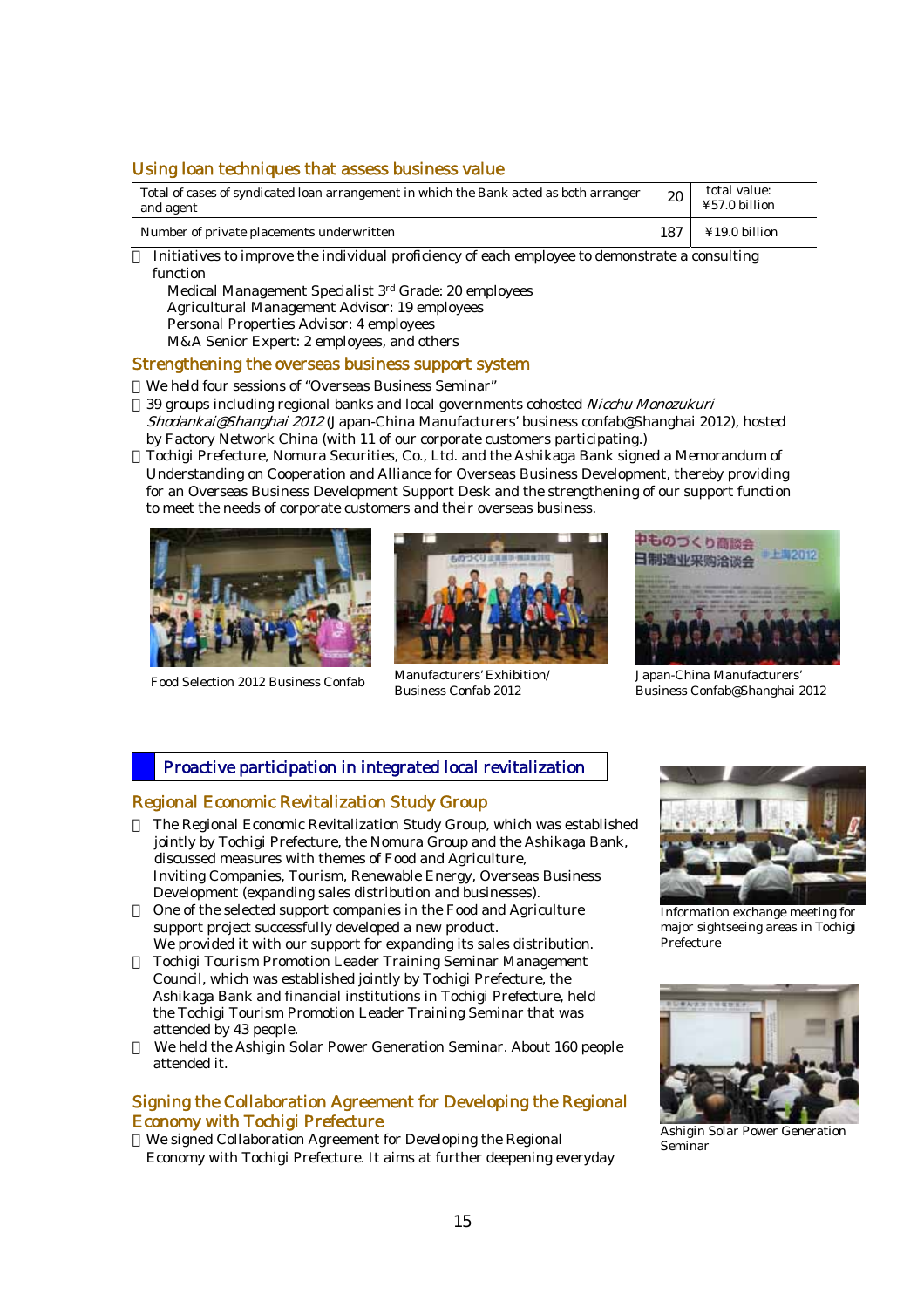close ties with Tochigi Prefecture and implementing various initiatives: that reinforce corporate strength for growth; exploration/support on new /growing industries; inviting companies; and assisting establishment.

#### Collaboration activities among public and private sectors and industries-academia

As a part of the private and public sector's collaboration activities, we have been engaged in various activities to support the PFI business and held the Ashigin PFI Seminar. About 60 people attended the seminar.

In collaboration with Cabinet Office, Development Bank of Japan Inc., and Japan Economic Research Institute Inc., we co-hosted the PFI presentation with the theme, Future of Public and Private Sectors' Collaboration, targeting local governments and private business entities. About 100 people attended the meeting.

#### Proactive information transmission to local communities and users

#### Information function through think tank

Ashigin Research Institute Ltd. provided information on trends in the regional economy as well as business outlook surveys, etc. The results of 27 surveys were released.

We offered consultation services to small and medium-sized companies for solutions to the challenges they face, and to local governments for their regional development projects. In addition, we occasionally held training courses and seminars for the development of human resources as well as practical seminars by visiting lecturers.



Human resources development seminar

#### Efforts for increasing the convenience of customers

# Efforts for expanding our branch network

#### New branch/Relocation/Expanding branch services

In May 2012, Kanaidai Sub-branch-level Office in Utsunomiya City newly opened with upgraded service functions as a retail center to provide consultation for investment needs.

In August 2012, we opened Oyama Municipal Sub-branch-level Office within the premises of Oyama Municipal Office.

In February 2013, we relocated the Komanyu Sub-branch-level Office (a retail center) to the first floor of a new four-story building, and

re-opened with the renewed name: Utsunomiya Nishi Branch, while Tomatsuri Loan Center was relocated to the second floor of the same building and reopened as Utsunomiya Nishi Loan Center.

# Efforts for expanding ATM services

#### Installing in-store ATM

During fiscal 2012, we installed new in-store ATMs in 13 locations. The in-store ATM was developed to target installation in commercial facilities such as supermarkets in line with the intent to expand ATM network services.

#### **Seven Bank and E-net ATMs**

Through an alliance with ATM operators Seven Bank and E-net, we have made ATMs available to our customers nationwide. As of the end of March 2013, Seven Bank ATMs are placed in 16,531 locations (of which 414 are in Tochigi



Opening of Utsunomiya Nishi Branch



"Tochimarunet" signing ceremony for business alliance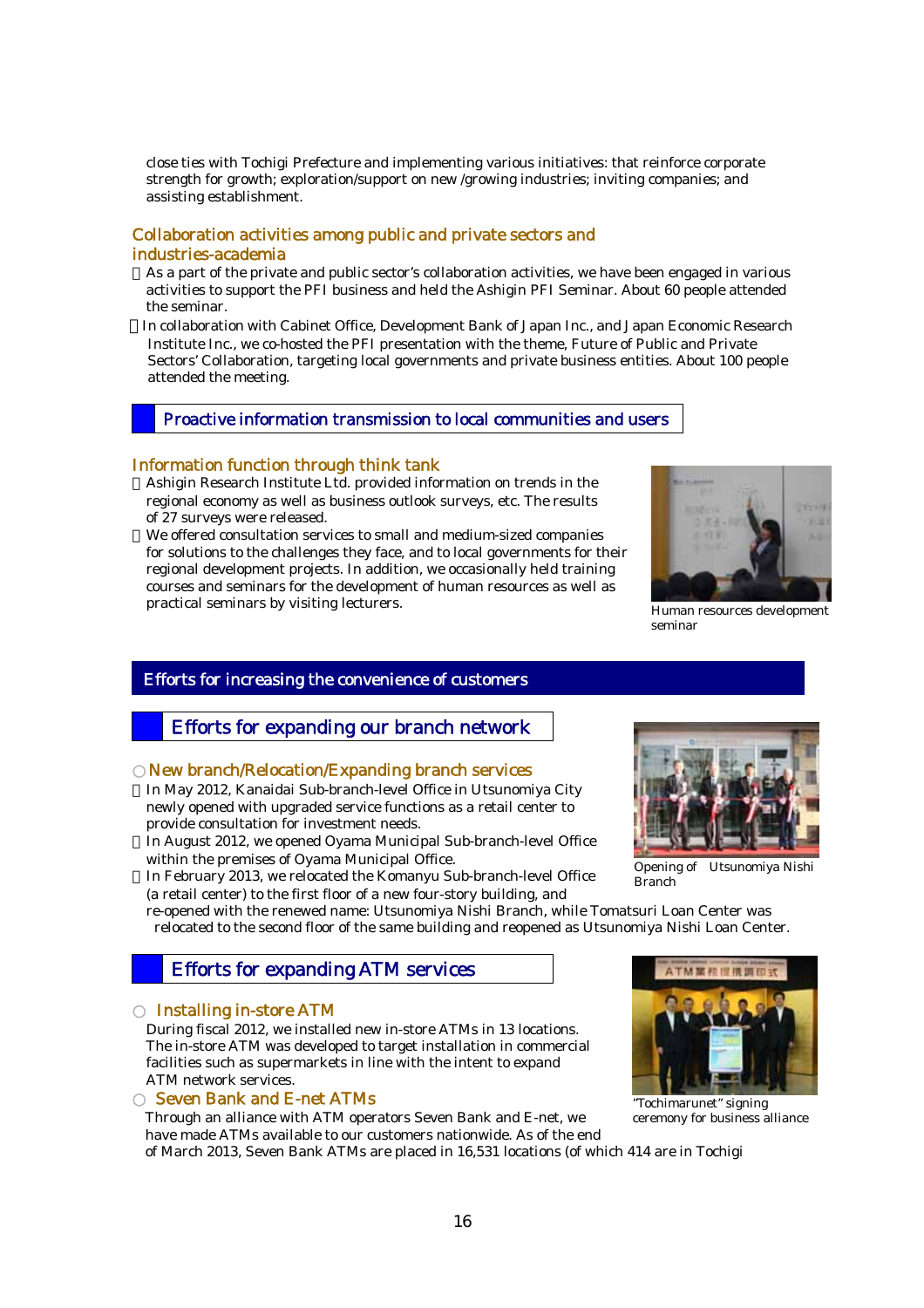#### Prefecture) and E-net ATMs are in 12,640 locations (of which 198 are located in Tochigi Prefecture). Launching Tochimarunet (ATM business alliance)

In October 2012, four shinkin banks (Tochigi Shinkin Bank, Sano Shinkin Bank, Ohtawara Shinkin Bank, Karasuyama Shinkin Bank) and two credit associations (Moka Credit Association, Nasu Credit Association) reached an agreement on the ATM business alliance (Tochimarunet), thereby cash withdrawals by customers of our bank and other affiliated financial institutions at ATMs of the affiliated financial institutions became available free of charge, eliminating a fee of ¥105 that is charged when withdrawing at other banks.

# Efforts for functional improvement of Internet banking services

In April 2013, an additional security function to prevent fishing fraud was installed to the security software, PhishWall, which is available to our customers free of charge for security purposes.

#### Improvement of internet banking functions for individual customers

From April 2012, we started offering services accessible specifically from smartphones.

From September 2012, services for partial repayment of housing loans and re-selection of fixed interest rates started.

From February 2013, e-mailing passwords was introduced to tighten security.

### Services for individual customers

#### **Smile Desks**

L

In order to meet our customers' diverse asset management needs in a way that matches with their lifestyle, we have established consultation booths, called Smile Desks in our branches offering financial products. At Smile Desks, specialist staff provide advice to customers on asset formation. The name, "Smile Desks" reflects our philosophy that we shall welcome customers with a smile, and respond to them with kindness and politeness.

#### Smile Desks

#### Investment products

As investment trusts draw high attention from our customers as products that are familiar to them, we offer a broad ranged lineup with 57 products (as of March 2013) for investment in domestic and overseas bonds, stocks, real estate, etc. to meet customers' investment needs. In addition, we also have an extensive range of products such as insurance, government bonds, and foreign currency deposits.

The Ashikaga Bank reinforces compliance for front-office operation by introducing a navigation system for sales of financial instruments, and ensures full compliance with the obligation of explanations, the principle of suitability, and the prevention of abuse of a superior bargaining position. Thus, we make efforts to perform appropriate sales transactions in line with customer protection.

#### Loan Centers

We established loan centers in 23 locations so that customers can visit us at any time easily and without anxiety and receive our consultation services without being rushed. With the exception of some locations, many loan centers operate on Saturday and Sunday, and loan specialist staff offer consultation services including providing explanations of the different kinds of loan products, financing arrangements, and repayment schedules, etc.

We developed a high value-added housing loan program, Kurashi Jouzu (Smart living), which offers customers the opportunity to select one option from: Interest Rate Type, Interest Discount Type, Guarantee Type and also provides guarantees for eight diseases: cancer; acute myocardial infarction; stroke; hypertension; diabetes; chronic renal failure; liver cirrhosis; and chronic pancreatitis.

We also offer various kinds of personal loans to meet customers' individual needs such as automobile loans available for purchasing automobiles and bicycles, education loans, free loans without specific purposes of use and card loans, etc.



A screen accessible specifically from smartphones

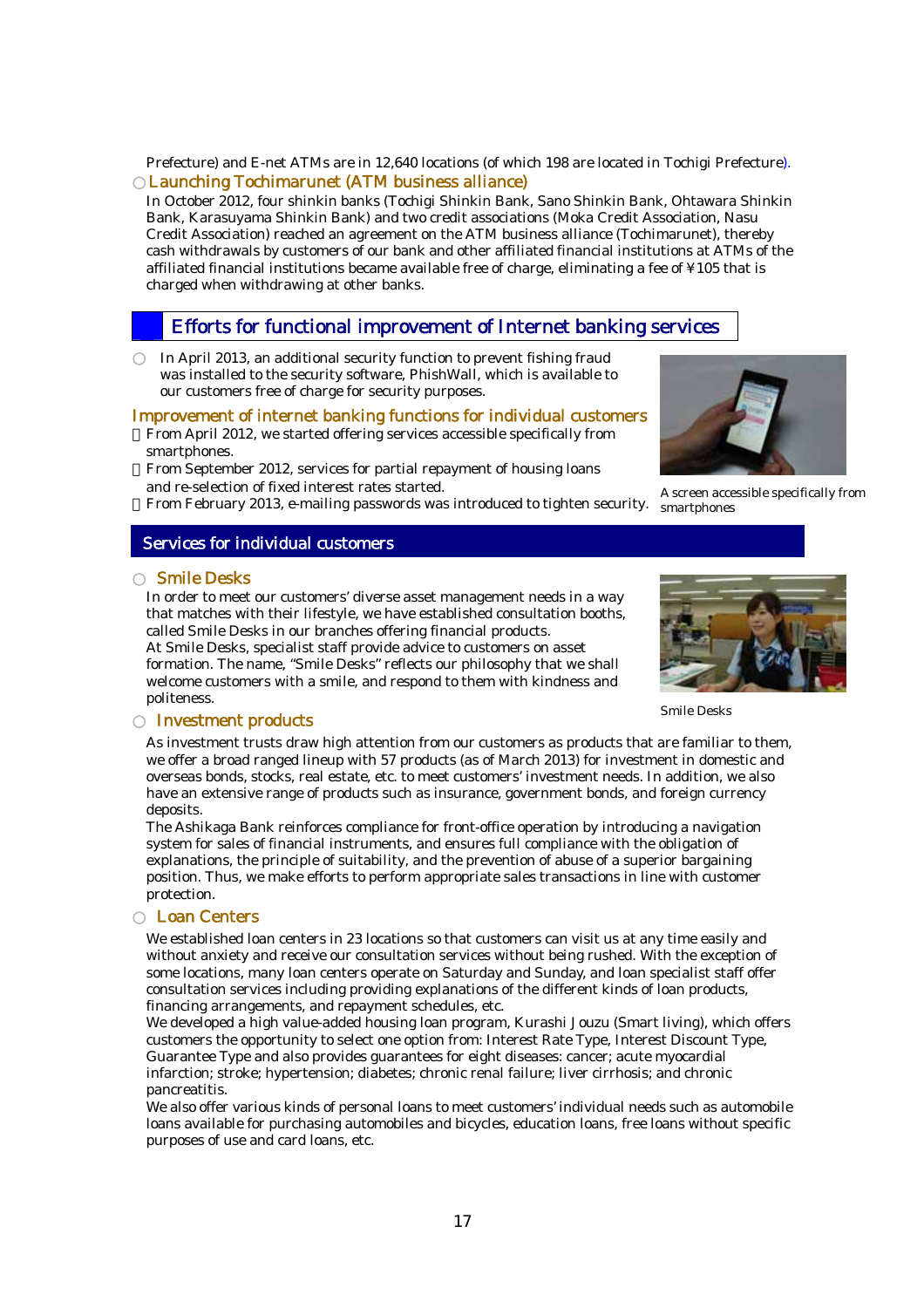#### Assets under custody

#### (¥ billion)





(¥ billion)



#### Services for corporate customers

The Ashikaga Bank engages business management issues that challenge customers and offers optimal solutions.

#### **Supporting business strategies**

For supporting continuity of corporate life and further growth, we offer various measures for solutions, such as smooth business succession and alliances among companies, etc.

Consultations on M&A, IPO(Listing), capital policies, and liquidation of affiliated companies, etc. (business expansion, liquidation, re-organization of internal structure, step-up to next stage) Understanding overall management challenges, solutions, and improvements (management consulting)

Consultations on welfare benefit programs for employees and directors (pension, retirement allowances (401K), directors' stock ownership program, etc.)

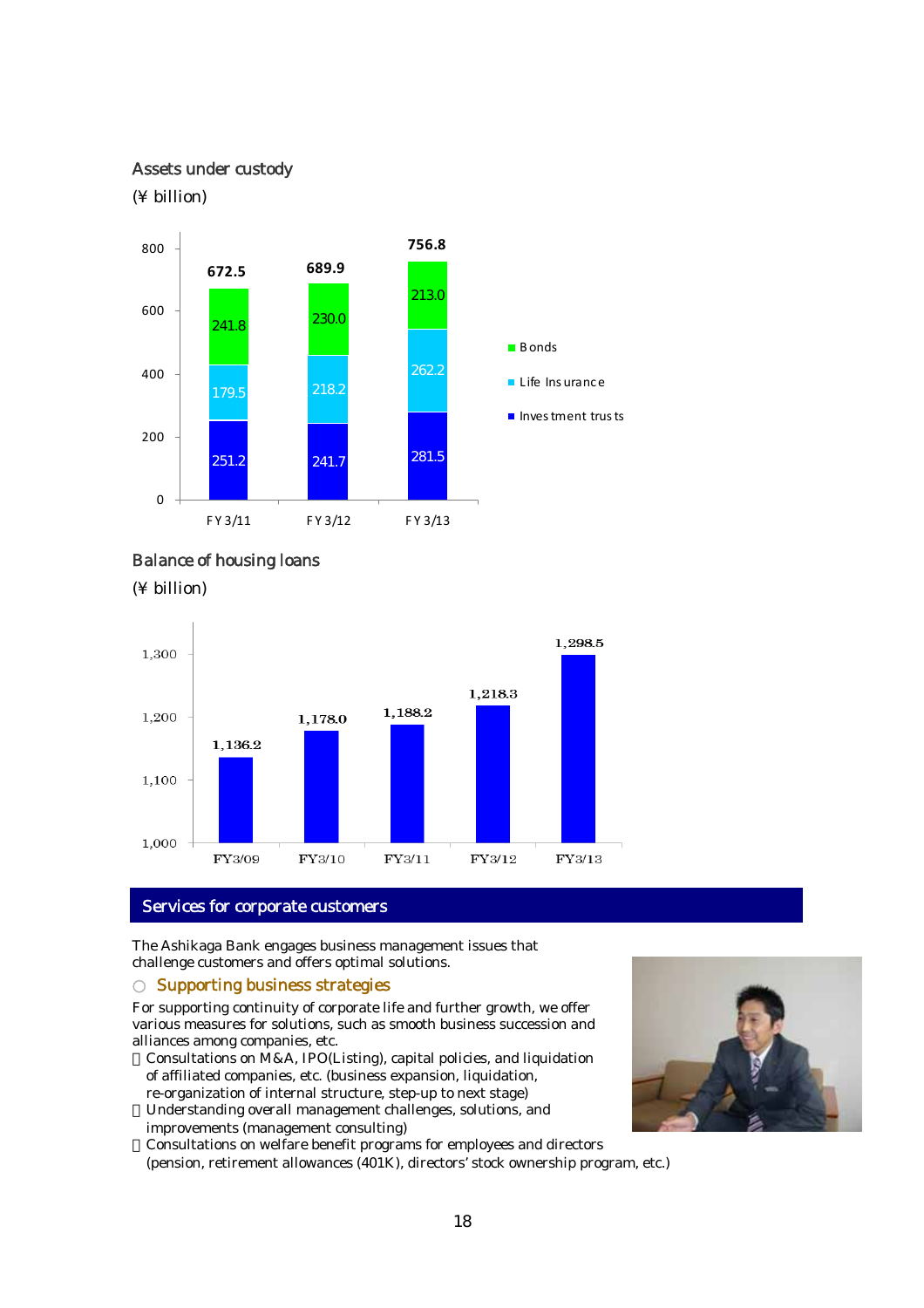Supporting overseas business development

- >> Holding seminars for overseas business and business confab
- $\gg$  Expanding business at the site of the business alliance partners
- Kasikorn Bank in Thailand and Bank of China in China.

#### Supporting financial strategy

Given diversified financing needs, we fully take into consideration customers' current conditions and future prospects and offer professional advice:

Offering financing methods such as loans, private placements, capital increase (Ashigin fund), etc. Offering a lending scheme such as syndicated loans for large scale finance

Offering various settlements services – wire transfer, transfer, etc.

Offering advice concerning asset management (deposits, bonds, stocks, etc.)

#### Supporting business succession

For smooth transition of a business to a successor, we engage in comprehensive consultation services, ranging from current status analysis with an understanding of issues to recommending solutions.

Computation of stock price

Gift / transfer of stocks during lifetime

Inheritance tax to business owner's family members

#### Corporate borrowers (from normal borrowers to borrowers requiring supervision)



# Corporate Social Responsibility Activities

#### Efforts for solving environmental issues

#### Developing Ashigin's Forest

We signed an agreement concerning forest development by corporations with Tochigi Prefecture and Yaita City, and developed Ashigin's Forest in the Tochigi Prefecture Prefectural Citizens' Forest in Yaita City. Following the first planting activity in April 2012, we organized the second-year planting event in April 2013 and 300 people comprising our bank's executives, employees and their families planted trees together, we thereby completed planting trees in Ashigin's Forest. We continue taking care of the forest by planting broadleaf trees such as wild cherry



blossoms and maples, so that visitors would enjoy beauties of nature and scenery in four seasons. Planting trees in Ashigin's Forest



Business alliance with Kasikorn Bank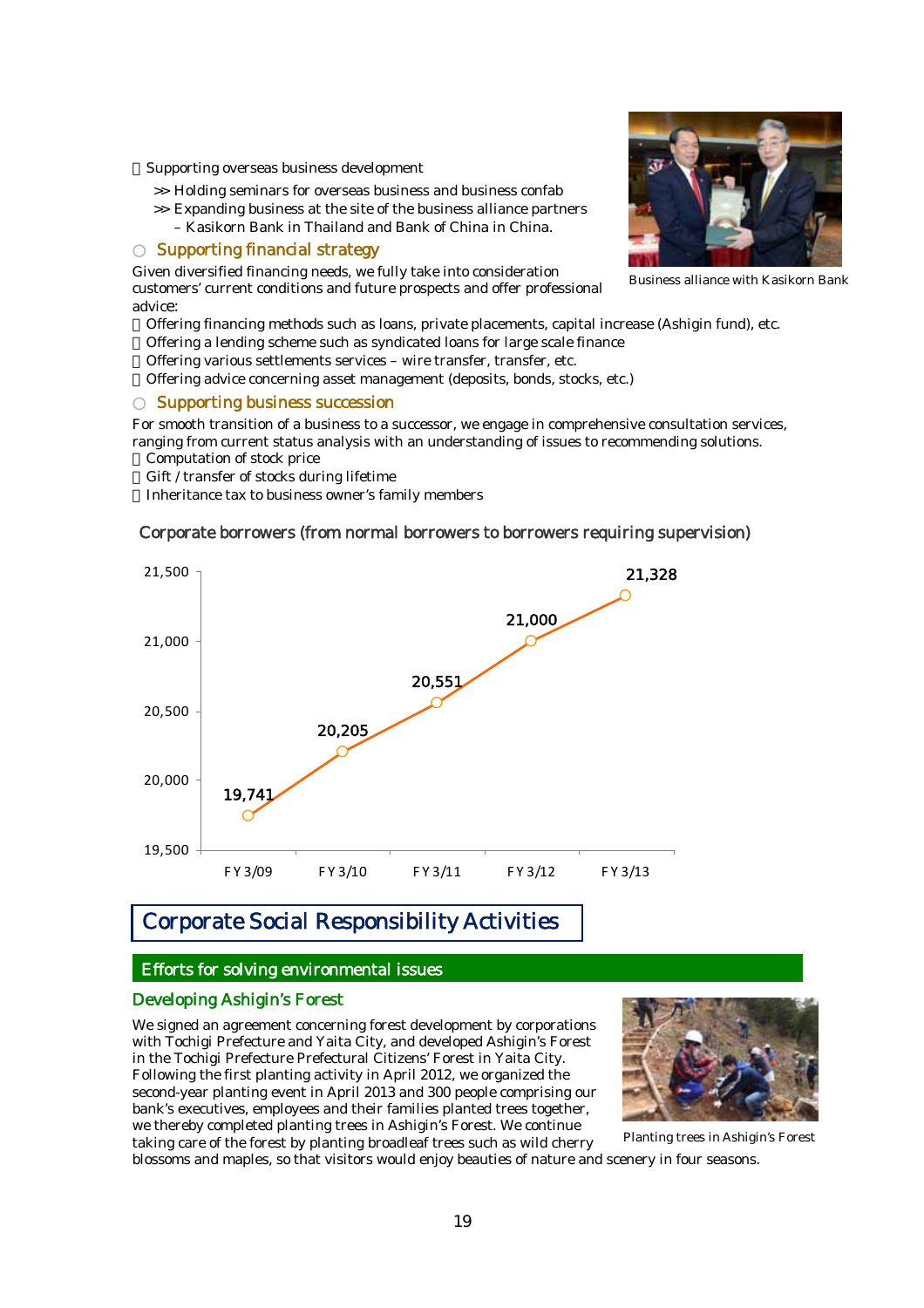#### Protection of Nikko Cedar Avenues

The Bank supports the Nikko Cedar Avenue Ownership System operated by Tochigi Prefecture to protect this world-famous arboreal asset at the Nikko cluster of temples and halls. The Bank became a tree-owner in 1996. Since then we have continuously stepped up purchases, and as a group now own the maximum of 73 cedar trees. Each tree costs ¥10 million.

#### Tree-planting activity for the Ashio Mountains

In May 2012, 134 new employees of the Ashikaga Bank and 29 new employees of member companies of the Tochigi Prefecture Industrial Cooperation Council planted about 330 young trees in the rain in the Ashio Mountains with the cooperation of non-profit organization committee Nurture Greenery.

#### Participating in the Eco-friendly Commuting Week

The Ashikaga Bank Group participated in the Eco-friendly Commuting Week, a concerted action taken by Tochigi Prefecture

and cities and towns in the prefecture from October 15 to October 21, 2012. About 1,800 executives and regular employees of the Bank per day commuted by eco-friendly means during the period.

#### Making contributions to health and welfare

#### Setting compassionate parking space

We endorse the project of doubling compassionate parking space, launched by Tochigi Prefecture, and have established compassionate parking space in 20 branch offices in the prefecture since April, 2012.

#### Installing additional ATMs with audio assist handsets (receivers)



Ceremony granting a certificate of Nikko Cedar Avenue Ownership.



Tree-planting in Ashio



Compassionate parking space

We enhanced the installation of additional ATMs with audio assist handsets (receivers) for visually impaired customers. More than one ATM in staffed branches and all ATMs in public facilities (hospitals, stations and government facilities) have been equipped with audio assist handsets. The number of this type of ATMs increased to 307 units in 196 locations by the end of March 2013.

#### YOU-I campaign

We have Ashigin YOU-I Activities, which started in 1990 as volunteer works through the voluntary participation of employees. We were actively engaged in activities such as participating in regional events, cleaning activities, donating blood, various fund raising activities and collection of re-cycled resources, etc. The total number of activities participated in during fiscal 2012 reached 1,216 across all banks.

# Promoting financial education Promoting financial education

#### Holding a seminar about electronically recorded monetary claims

We hold seminars presenting major features of electronically recorded monetary claims, a new alternative settlement method replacing exchanges of bills.

The seminars focus on providing more practical and useful information to help customers consider using the method.



Seminar about electronically recorded monetary claim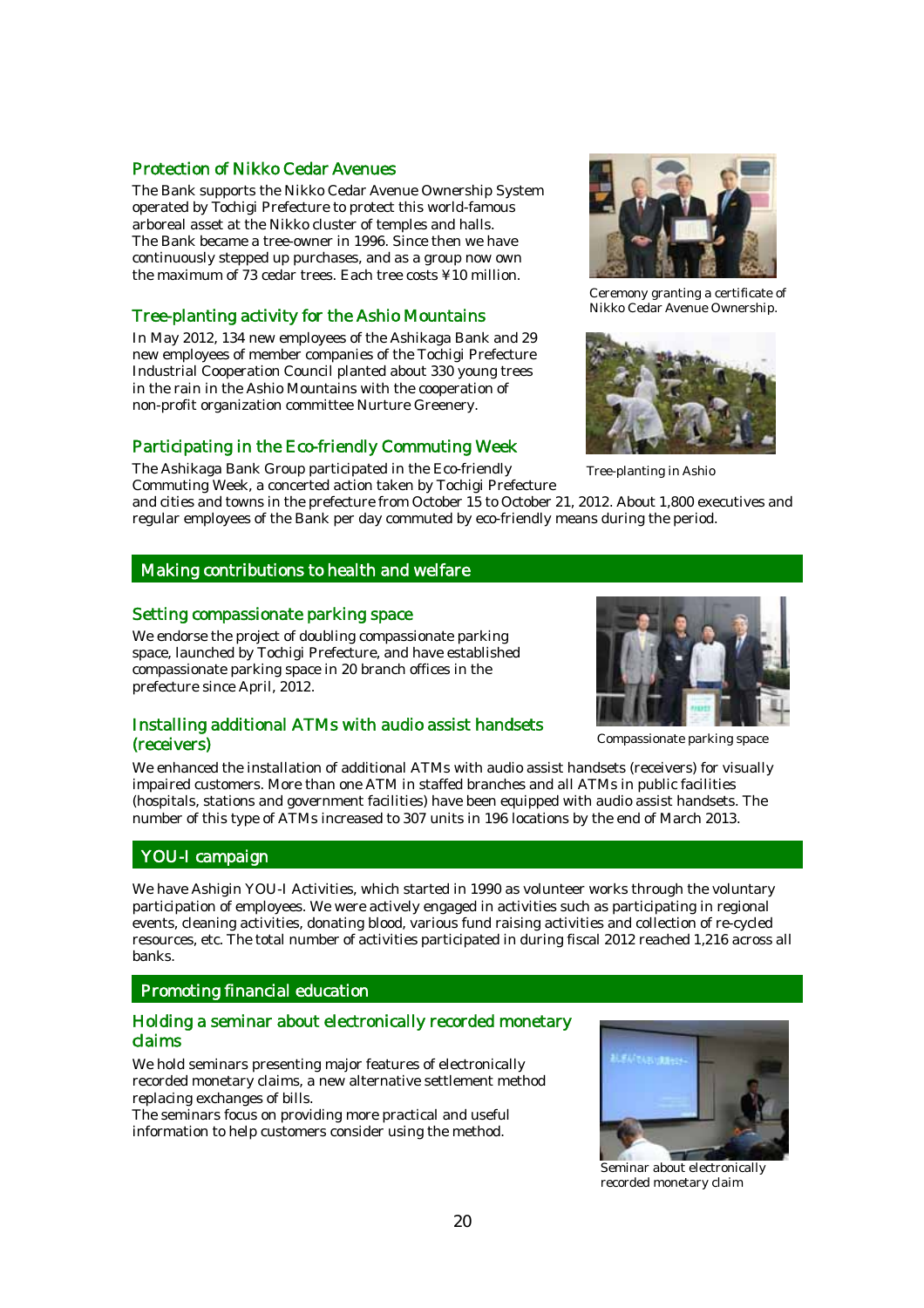#### Kids' school

In August 2012, we held the Ashigin Kids' School "money workshop" targeting local elementary school students at the Head Office, and 24 family groups (totaling 55 people) participated in the program.

#### Providing a course at university

We provide a course at Utsunomiya University titled Finance Learning from the History of a Local Bank.

In fiscal 2012, we adopted 35 university students with an interest in banking business as interns and offered them an opportunity to gain work experience.

#### ī Public Interest Corporation The Ashigin International Exchange Foundation

We established the Ashigin International Exchange Foundation in 1985 aiming to promote international exchange activities and contribute to the creation of an international and prosperous regional society. The Foundation provides subsidies and other aids to international exchange groups in the region and foreign students from abroad studying in the region.



Persons/groups receiving grant support and board members of the foundation

#### Tochigi Prefecture Industrial Cooperation Council

The Tochigi Prefecture Industrial Cooperation Council was established in 1981 as a business organization comprised of leading management companies in Tochigi Prefecture. Through regular study meeting, the Council helps information and cross-industrial exchanges, as well as training of successors. We have been supporting the organization proactively and also serve as the secretariat.



Tochigi Prefecture Industrial Cooperation Council

#### ī Culture and sports promotion

In 2011, we became a naming rights partner of music concerts, Ashigin Maronie Kencho Concert, hosted by Tochigi Prefecture, and have been providing support for organizing presentations of cultural activities and events by residents in the prefecture.

So we can cheer for local professional sport clubs with local people, we are the official partner of Tochigi SC (Tochigi Soccer Club Co., Ltd.) as well as the official sponsors of the Utsunomiya Blitzen (Cycle Sports Management Co., Ltd.) and H.C. Nikko Ice Bucks (Tochigi United Co., Ltd.) In January 2015, as a special sponsor to H.C. Nikko Ice Bucks, we held Ashigin GOODY Card Matched Day.



Ashigin GOODY Card Matched Day